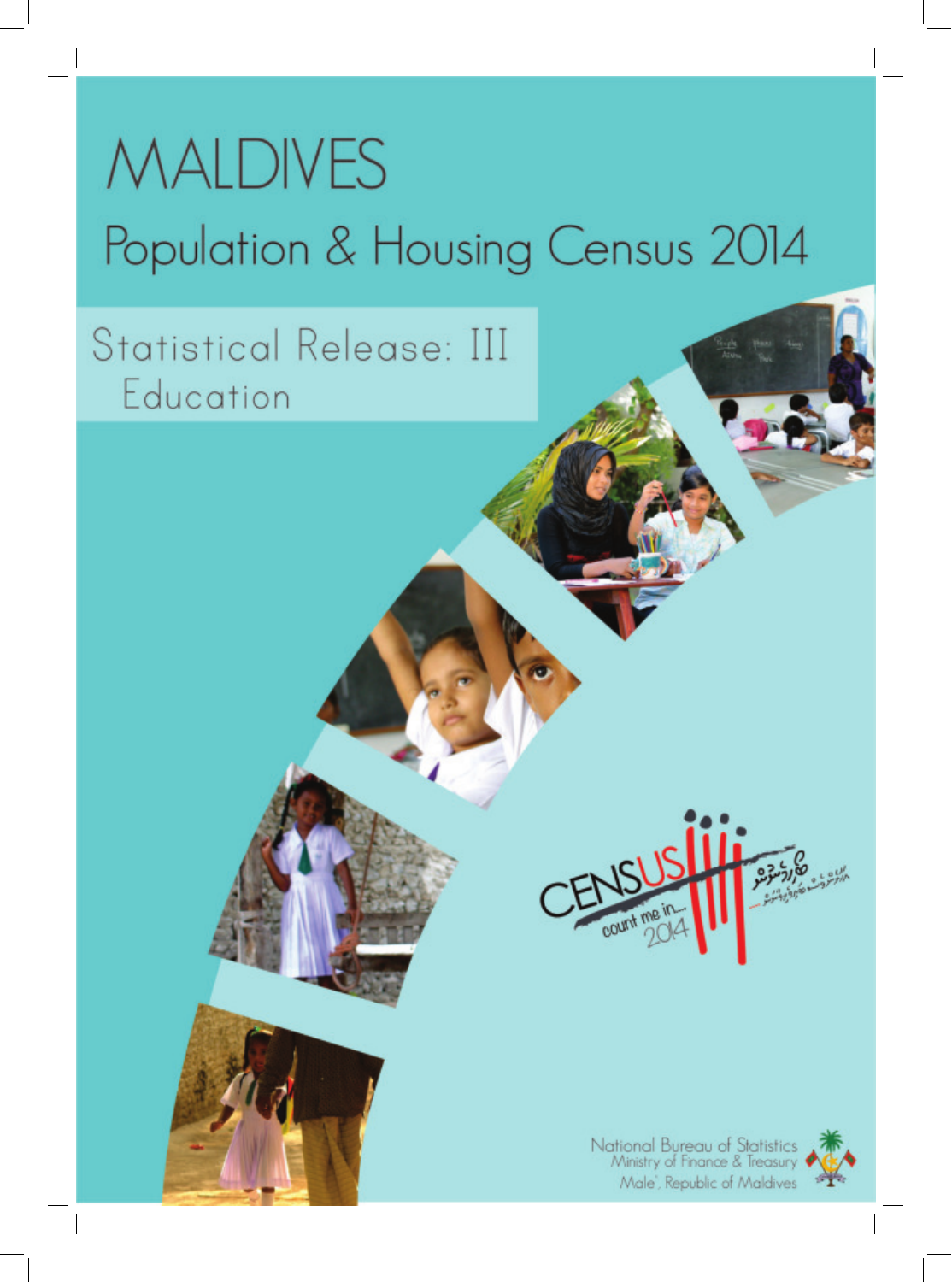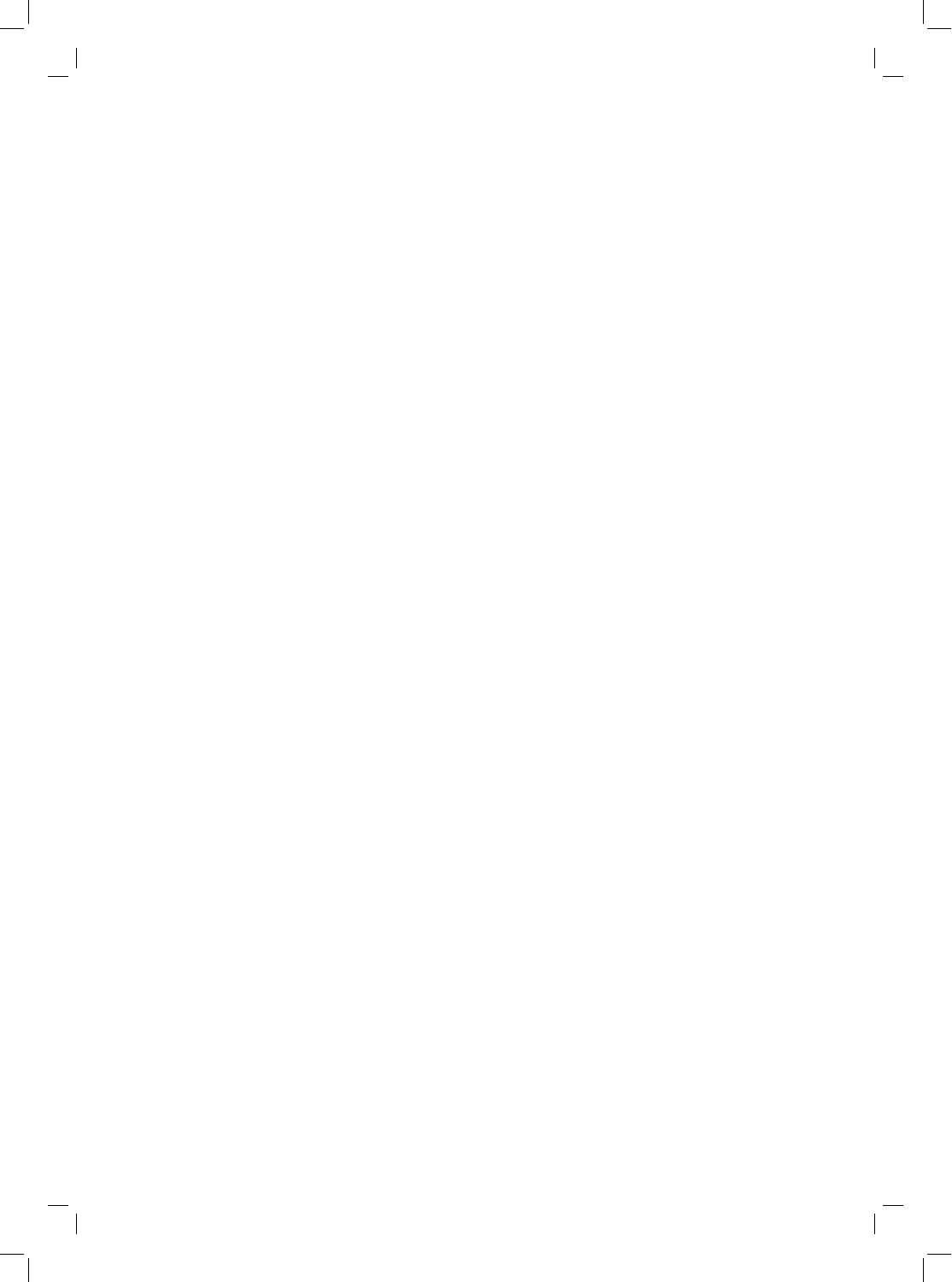



## PoPulation and Housing Census Statistical Release III: EDUCATION **2014**



# National Bureau of Statistics Ministry of Finance and Treasury

Male', Maldives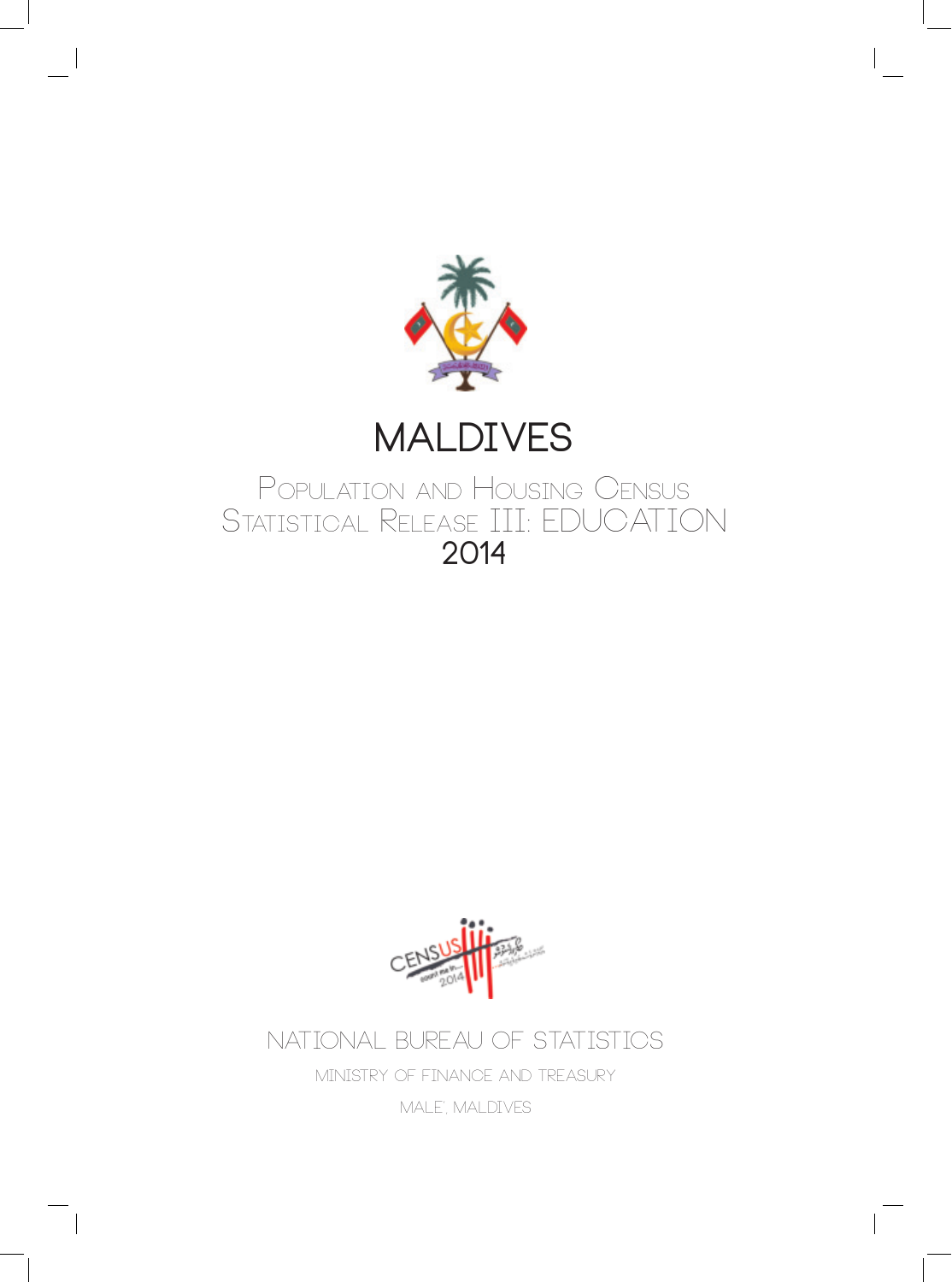#### Education: CENSUS 2014

© National Bureau of Statistics, 2015 Maldives - Population and Housing Census 2014

All rights of this work are reserved. No part may be printed or published without prior written permission from the publisher. Short excerpts from the publication may be reproduced for the purpose of research or review provided due acknowledgment is made.

| Published by:               | National Bureau of Statistics                                |  |  |  |
|-----------------------------|--------------------------------------------------------------|--|--|--|
|                             | Ministry of Finance and Treasury                             |  |  |  |
|                             | Male' 20379                                                  |  |  |  |
|                             | Republic of Maldives                                         |  |  |  |
|                             | Tel: 334 9 200 / 33 9 473 / 334 9 474                        |  |  |  |
|                             | Fax: 332 7 351                                               |  |  |  |
|                             | e-mail: info@stats.gov.mv                                    |  |  |  |
|                             | www.statisticsmaldives.gov.mv                                |  |  |  |
| Cover and Layout design by: | Aminath Mushfiqa Ibrahim                                     |  |  |  |
| Cover Photo Credits:        | <b>UNFPA MALDIVES</b>                                        |  |  |  |
| Printed by:                 | National Bureau of Statistics<br>Male', Republic of Maldives |  |  |  |

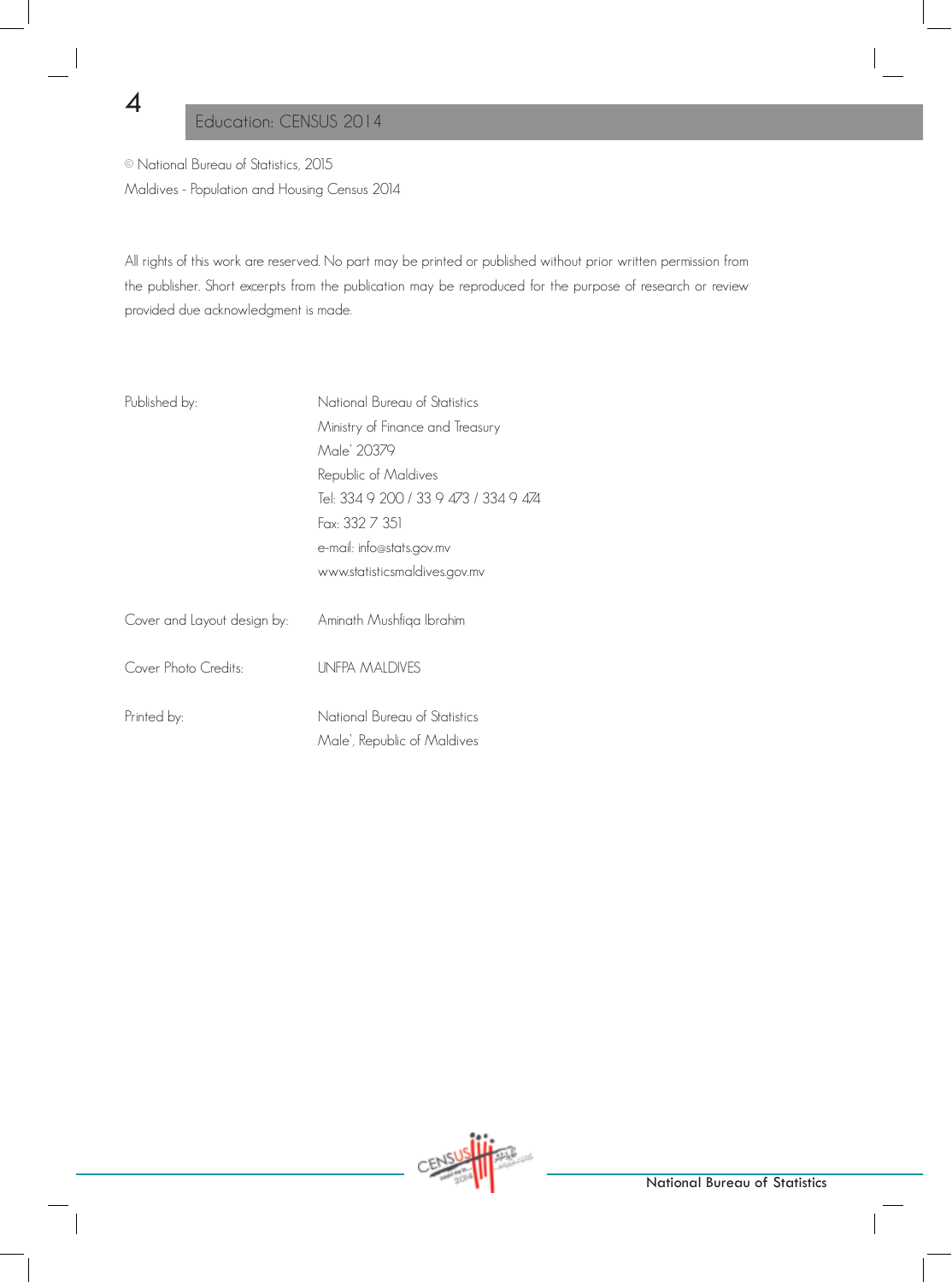#### **FOREWORD**

The Population and Housing Census of Maldives is the largest national statistical exercise and provide the most comprehensive source of information on population and households. Maldives has been conducting censuses since 1911 with the first modern census conducted in 1977. Censuses were conducted every five years since between 1985 and 2000. The 2005 census was delayed to 2006 due to tsunami of 2004, leaving a gap of 8 years between the last two censuses. The 2014 marks the 29th census conducted in the Maldives.

Census provides a benchmark data for all demographic, economic and social statistics in the country to the smallest geographic level. Such information is vital for planning and evidence based decision-making. Census also provides a rich source of data for monitoring national and international development goals and initiatives.

Data from various censuses serve as a comparable basis reflecting the achievements of past policies carried out by the government for the benefit of the people. The results of the census will provide essential data for decision makers, policy planners, international agencies and the business community in assessing the progress of the last few decades and in planning the future spectrum of development.

I am greatly indebted to the general public for their support and cooperation to the census. I thank each and every individual, who responded to the census and made possible this valuable data set. I hope that the experienced data users, as well as students and the wider public, will find it useful.

My acknowledgement and appreciation goes to the hard work of each and every individual who were involved and contributed to the census data collection management, processing and dissemination.

I am grateful to development partners for their generous financial support and the consultants for their technical support.

Finally, the success of this census is attributed to the concerted effort and dedication of the management and staff of the National Bureau of Statistics and I would like to take this opportunity to thank them wholeheartedly.

Abdulla Jihad Minister of Finance & Treasury



**National Bureau of Statistics**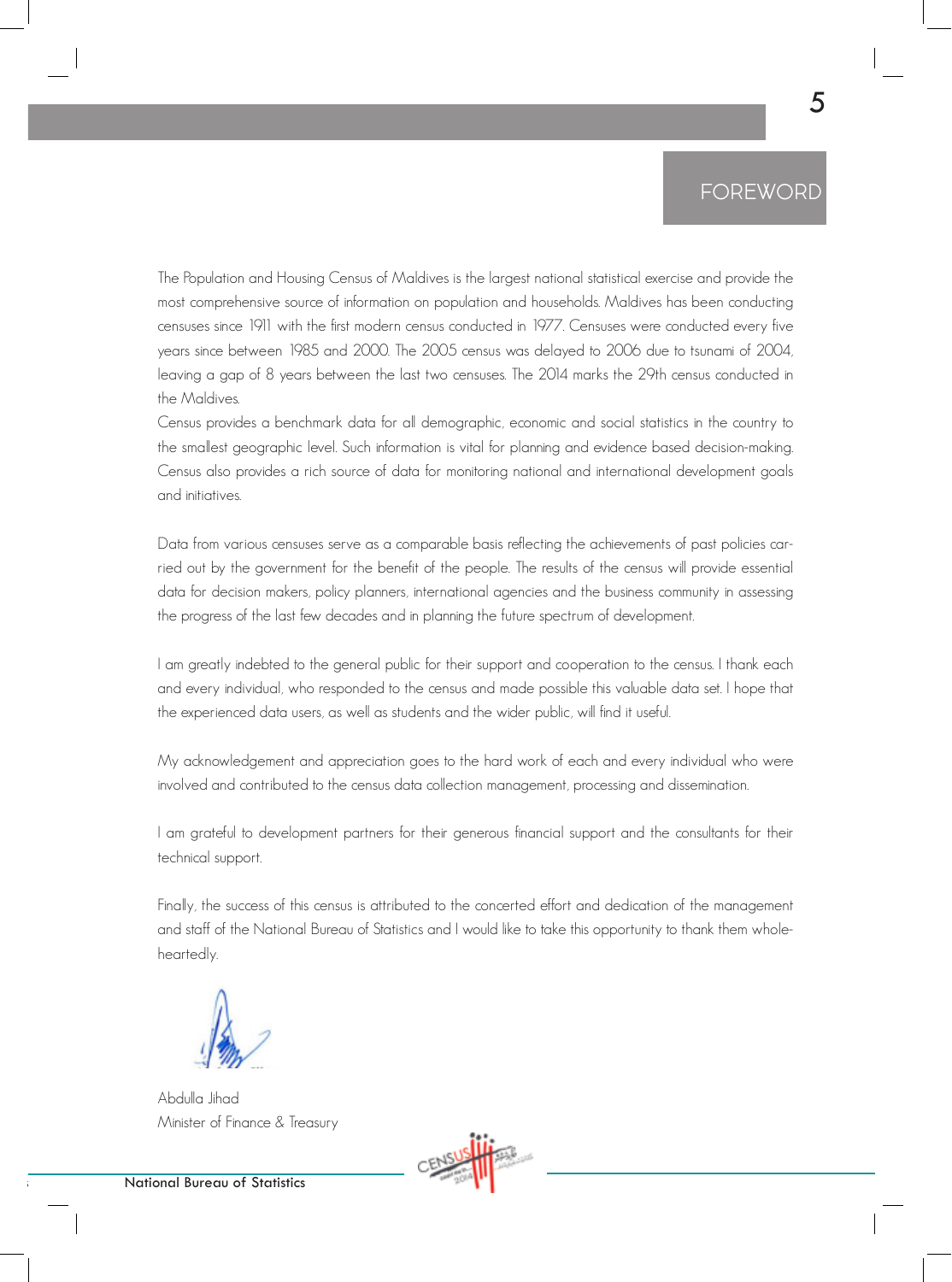## **INTRODUCTON**

6

The preliminary results of the population and housing census 2014 were released on 5 November 2014. This included the population by sex at island level, based on the daily records used during census operation. This publication presents the final results of the 2014 Population and Housing Census. It contains the information on the population by age and sex and households by type, at atoll and island levels.

Data collected in the census include a wealth of information: population size, age, sex, citizenship, religion, migration, education, economic activity, marital status, and housing. Information on the living arrangement of children and elderly population was also collected. The detailed reports by various themes will be disseminated subsequently.

The 2014 census is making a substantial change in the population that is included in the census, thereby moving closer to the international recommendations for census taking. According to the international recommendations, only the population residing in the country should be included in the census. In our past censuses, foreigners residing in the Maldives were not included in the census while we include Maldivians residing abroad. The Maldivians residing abroad were also included in the 2014 census to enable comparison with previous censuses. Census 2014 data introduces the concept of 'Resident Population' consisting of Resident Maldivians and Resident Foreigners, which will form the coverage of future censuses. Due to the numerous difficulties and challenges posed in enumerating the foreign population, there is an under coverage of this population, when compared with administrative records.

However, in order to allow comparisons with previous censuses the concept of Maldivian population is also used. This includes Maldivians residing in Maldives as well as those residing abroad. It is our intention to exclude the non-resident Maldivians from the future censuses. The coverage of Maldivians living abroad is not complete, due to the many challenges posed in their enumeration.

The Maldives Population and Housing Census were carried out from 20 to 30 September 2014 and a total of 3,588 personnel were involved in the census operation throughout the country. Census covered 188 administrative islands, 109 resorts and 128 industrial and other islands of the country.

Data Processing of 2014 Census was carried using Intelligent Character Recognition (ICR) and Optical Mark Recognition (OMR) method. Data consistency checking and editing has been done using scientific methods available, with support from international experts in this field.

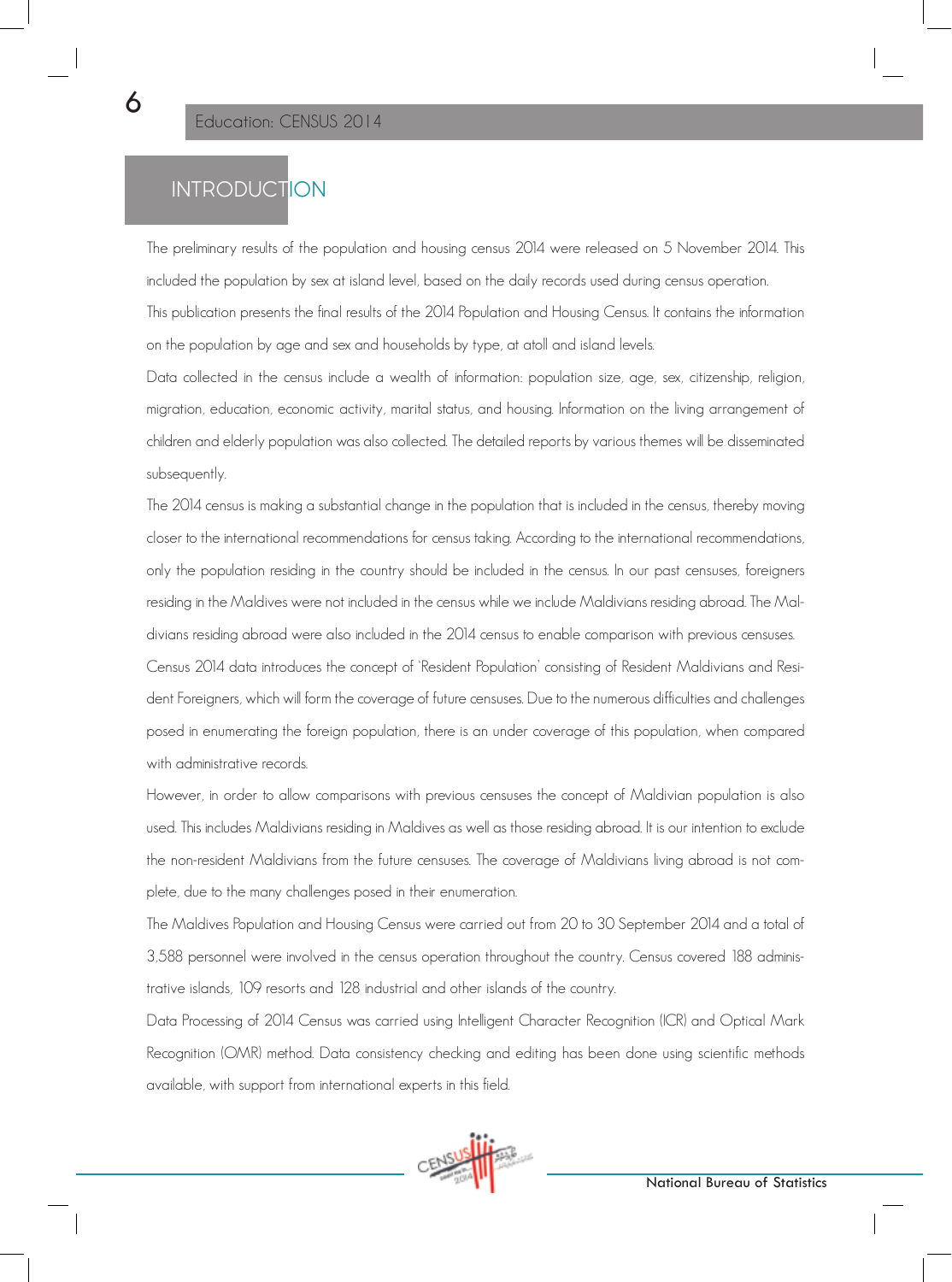## ACKNOWLEDGEMENTS

This publication has been made possible by the dedicated support of everyone involved in the organization and conducting of the census, from government staff in various ministries and offices to volunteers from public and private sector organizations. Through their dedication and hard work in their respective roles as Officials, Atoll Coordinators, Atoll Technical Advisors, Supervisors, Enumerators, and Data processing staff, this exercise was executed as planned.

We thank each and every Maldivian and foreigner, who responded to the census and provided their valuable information to our census enumerators.

In accomplishing this task, the National Bureau of Statistics owes a debt of gratitude to all those who contributed their time and effort in making this census a success.

We would like to express our gratitude to the United Nations Population Fund (UNFPA), United Nations Children Fund (UNICEF) and World Bank for their generous Technical support. We would like to the international consultants who provided their technical support.

The National Bureau of Statistics acknowledges the support of the Government, for providing necessary funding and support for the execution of this nationwide operation.

National Bureau of Statistics 28 February 2016



**National Bureau of Statistics**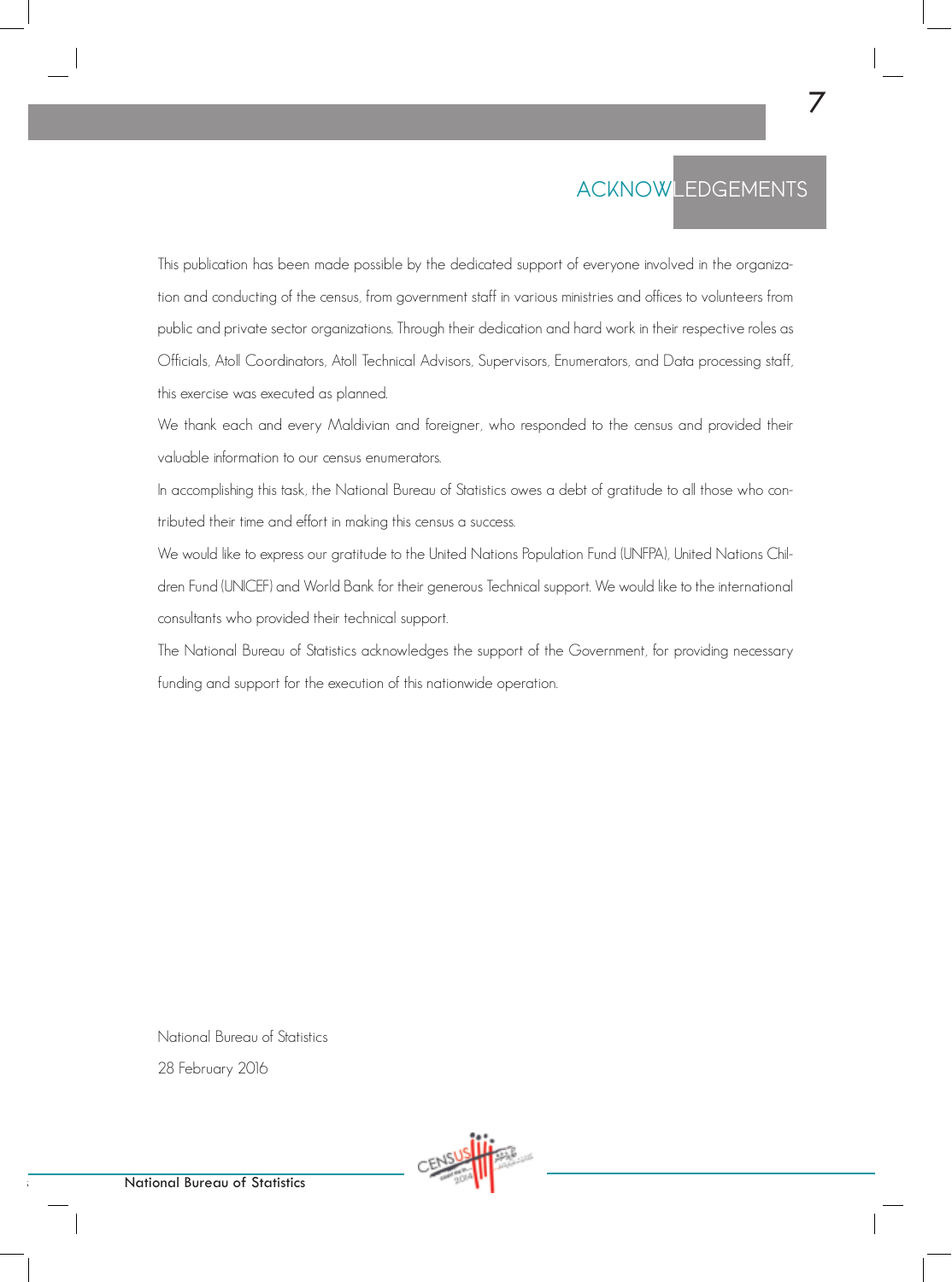$\mathcal{L}_{\mathcal{A}}$ 

Education: CENSUS 2014

## TABLE OF CONTENTS

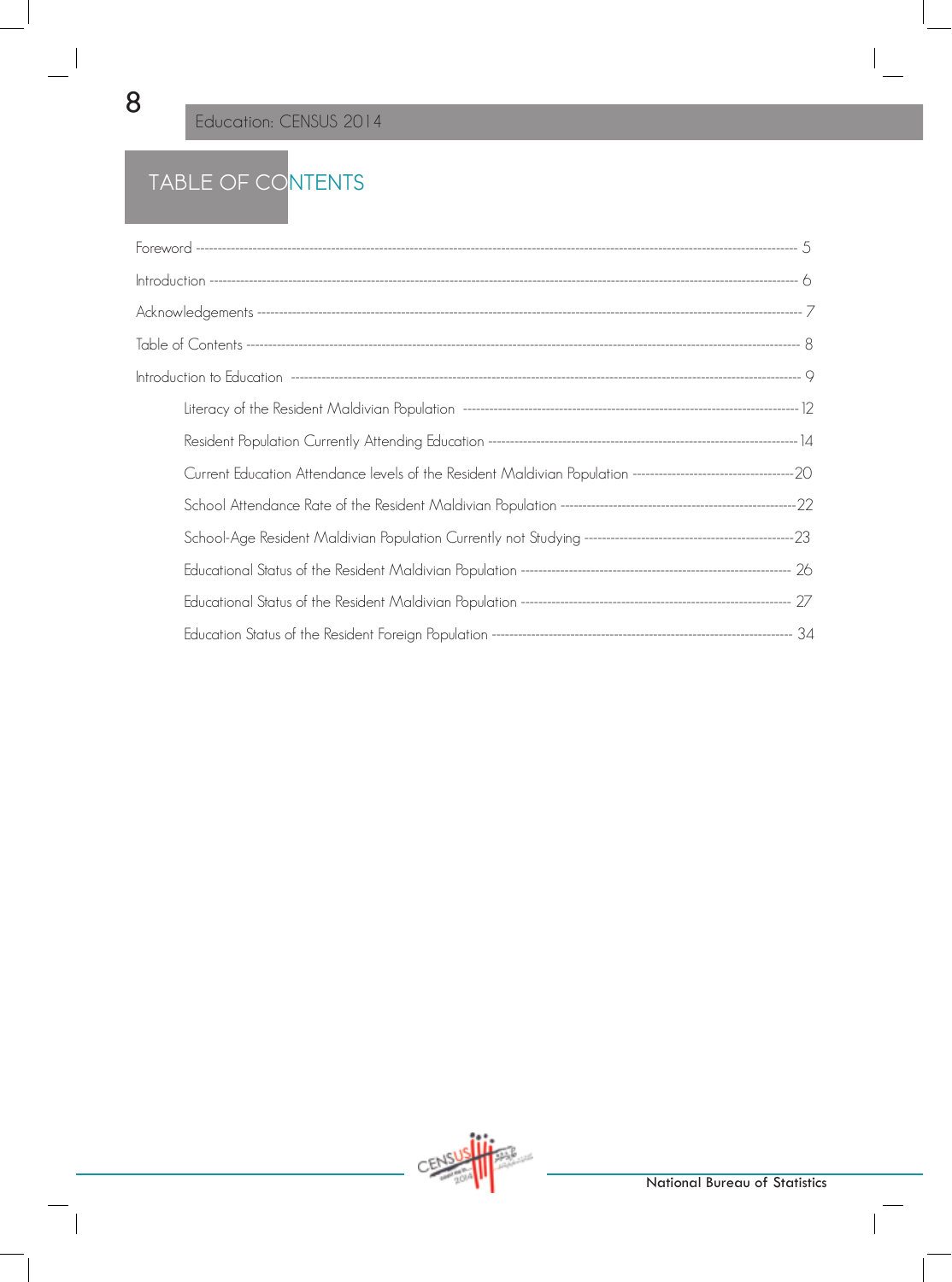# EDUCATION

9

## **INTRODUCTION**

The education sector plays a crucial role in promoting sustainable development through capacity building of the individuals for the socio-economic advancement of the society. In the Maldives considering the importance of education, the constitution bestowed education as a human right and mandated the government to provide free education up to Class 10.

Key Indicators on education, the literacy, school attendance and education attainment of the population are vital developmental indicators not only to monitor the productivity of the education system, but also communicate the relationship between educational attainment and the characteristics of manpower supply, demographic changes and other socio-economic variables.

Educational development in the Maldives is described by the rapid increase in student enrolment which has risen rapidly from 42,598 in 1983 to 87,083 in 2014, and the number of educational institutions increased from 265 in 1983 to 455 in 2014. Access to primary and secondary education has been provided across the country, whereas higher secondary and tertiary education is being expanded through government and private sector involvement.

The component for education in the census, collected information on literacy in mother tongue as well as in English language; highest educational levels of individuals, the population who ever attended schools and other educational institutions along with the highest grade attained in school and the current student population with the level and type of education. All persons aged 5 years and over were asked whether they ever attended any educational institution or were currently studying by any means while literacy questions were asked for those 10 years and above and highest certificate achieved for those 15 years and above. The objectives were to determine the extent to which the population eligible to participate in education is enrolled, and perceive the achievement level of the national goal which ensures universal primary education and equal education opportunity for all citizens.

The purpose of this release is to give an analysis of education data collected in the Census 2014. With an introduction to the educational development of the Maldives, this release is structured to provide a general analysis on the Census 2014 data, with respect to educational characteristics and trends in Male' and the Atolls by sex taking into account the Maldivian and Foreign Resident Population.

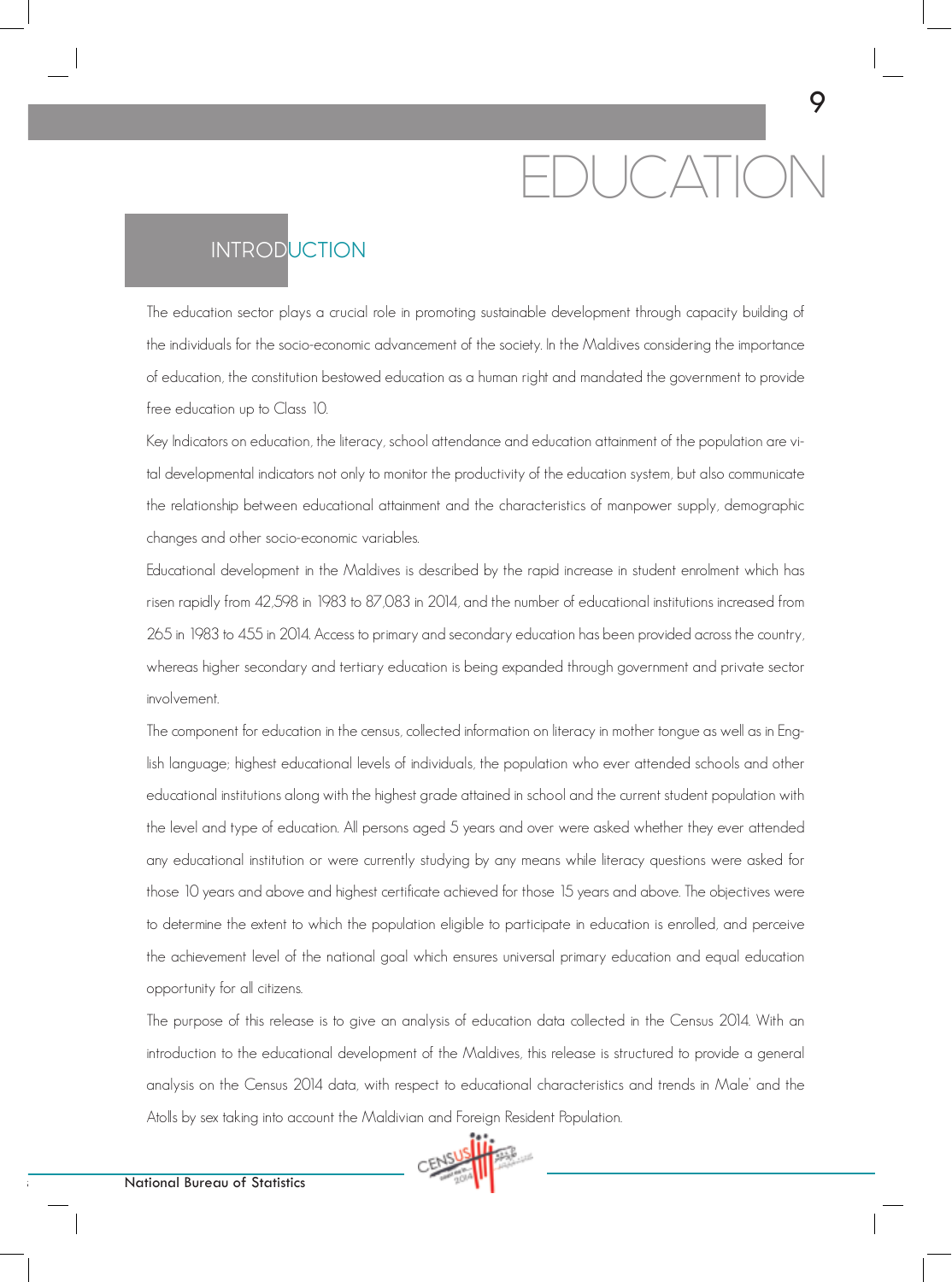#### Literacy of the Resident Maldivian Population

Making education a key area for social investment in the Maldives National development context, literacy of the population paves way for overall development of individuals empowering them to understand their social, political and cultural environment better and respond appropriately.

In Census 2014, literacy in mother tongue was determined by the person's ability to read and write, with understanding, mother tongue for Maldivians which is the local language Dhivehi. The literacy rate of the Maldivian Population which was 70.7 percent in 1977 increased to 98 percent in 2014.



In Figure 1: the Literacy rate in mother tongue of the resident Maldivian population in 2014 was almost same when compared with Census 2006. Similar to Census 2006, not much gender difference was found in the literacy in mother tongue in Census 2014, which showed 97.4% for male and 98.0% for female.

As shown in Figure 2 below, in the capital city Male', the literacy rate in mother tongue was a slightly higher compared to Atolls. In Male' also, the female with 98.4% had a slightly higher literacy rate than males with 97.8%, while within the Atolls the literacy in mother tongue was almost the same for male and female with 97.1 % and 97.7% respectively.

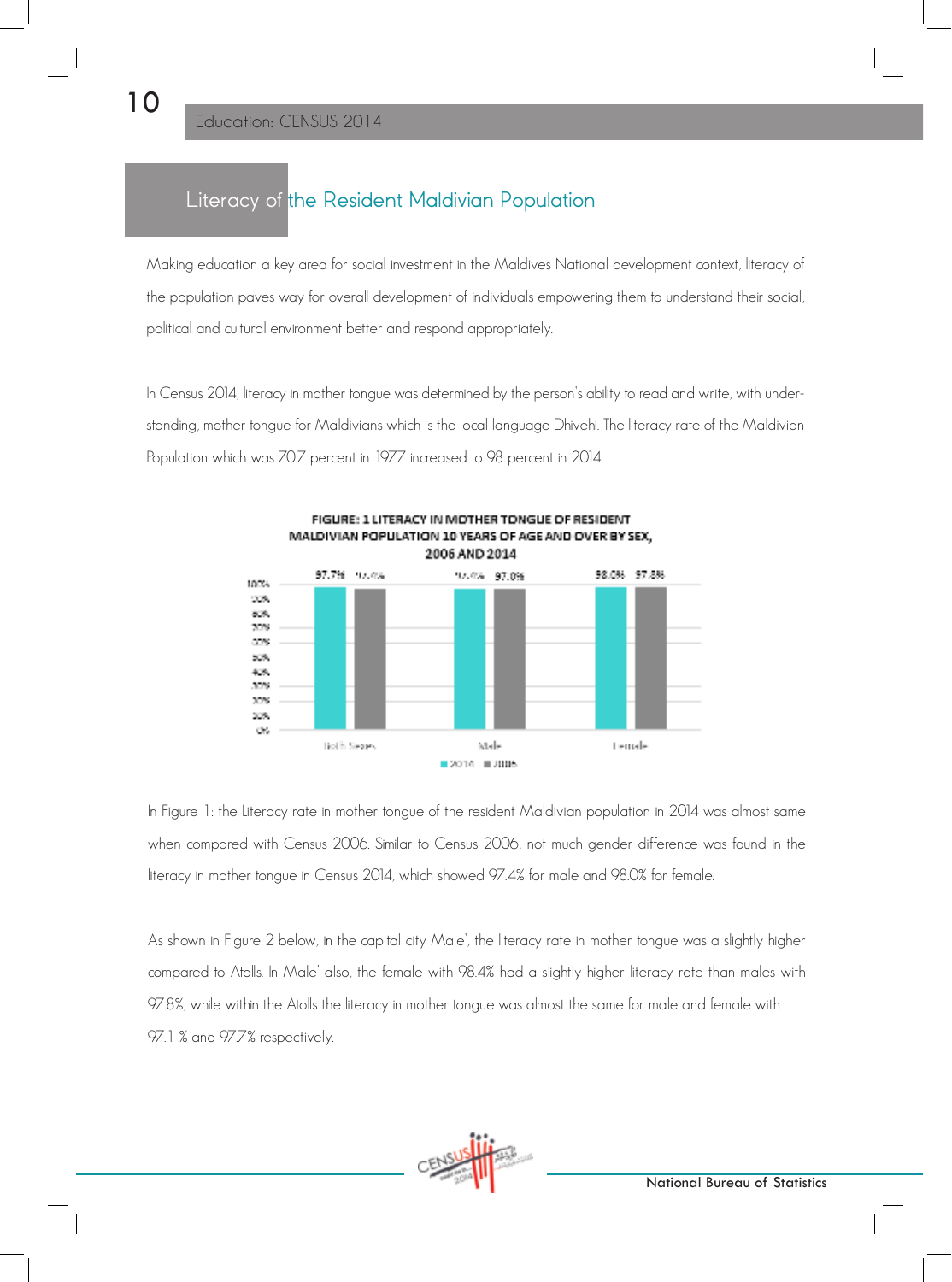

FIGURE: 2 LITERACY IN MOTHER TONGUE OF RESIDENT MALDIVIAN POPULATION 10 YEARS OF AGE AND OVER BY SEX, 2014

11

Across the Atolls, literacy rate in mother tongue was comparatively high in Gnaviyani (Gn), Mulakatholhu (M), South Nilandhe Atoll (Dh) and Faadhippolhu (Lh) and South Huvadhu Atoll (GDh) at 98%, while it was lowest in North Ari (AA) Atoll at 95%. Among the Atolls with high literacy rate in mother tongue, Gnaviyani (Gn) and Mulakatholhu (M) Atoll was found to be highest at 98.5%, which was slightly higher than the capital city Male' which had 98.1%. Population in resorts shows the highest literacy rate in mother tongue in the country with 98.9%, as shown in Figure 3.



Table 1: below shows that literacy in mother tongue was highest among the resident Maldivian population aged 15 – 19 years with 98.5% being literate, while it was lowest among the elderly population aged 65 years and above at 91.7%. As the population aged, a trend of diminishing literacy rates was observed, indicating better education opportunities available for the younger generation.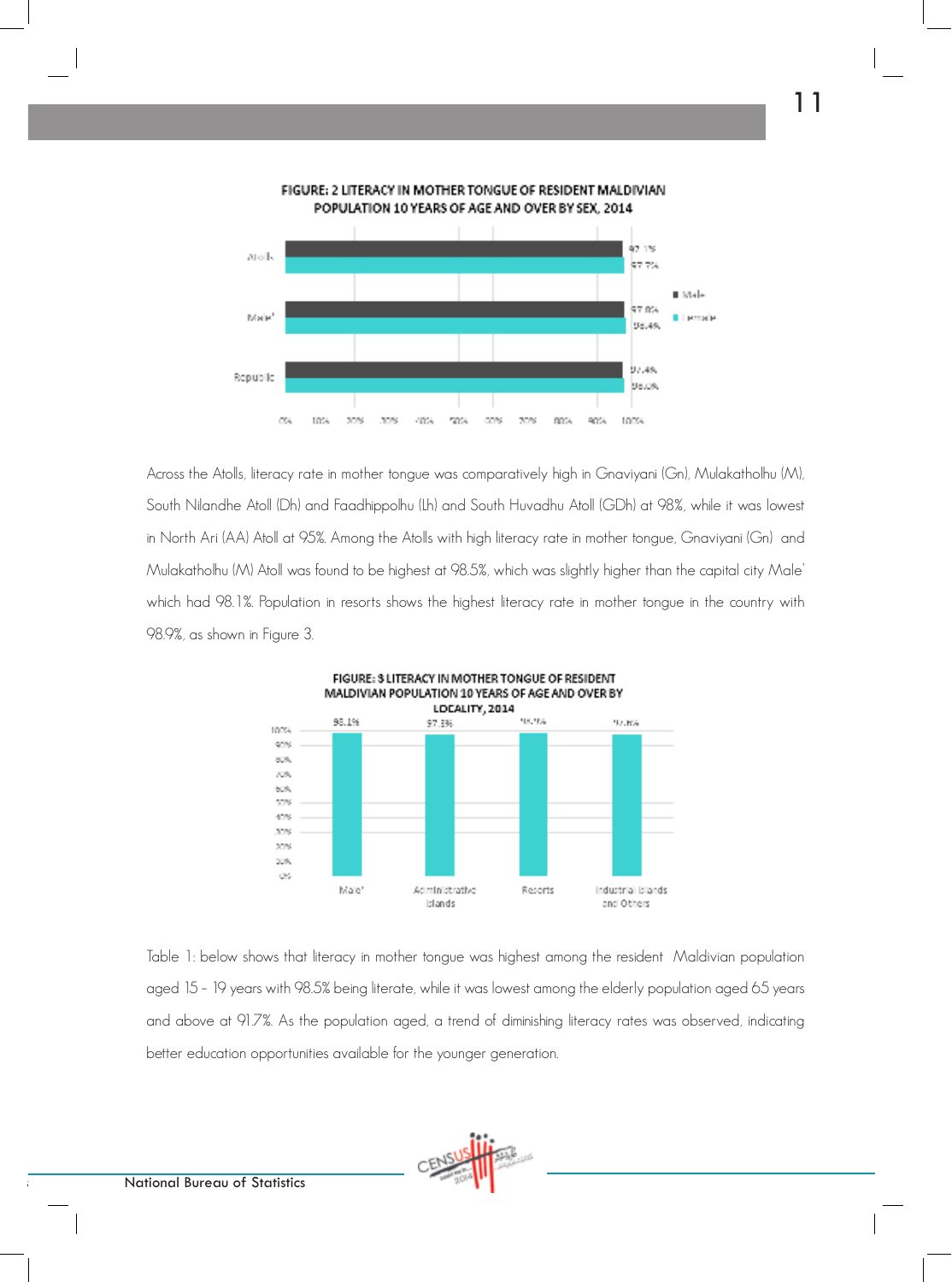| <b>MALDIVIAN POPULATION 10 YEARS OF AGE AND OVER BY AGE</b><br><b>GROUP AND SEX</b> |                   |             |        |  |  |  |
|-------------------------------------------------------------------------------------|-------------------|-------------|--------|--|--|--|
| Age group                                                                           | <b>Both Sexes</b> | <b>Male</b> | Female |  |  |  |
| $10 - 14$                                                                           | 97.5%             | 97.3%       | 97.8%  |  |  |  |
| $15 - 19$                                                                           | 98.5%             | 98.3%       | 98.6%  |  |  |  |
| $20 - 24$                                                                           | 98.2%             | 97.8%       | 98.6%  |  |  |  |
| $25 - 29$                                                                           | 98.4%             | 97.9%       | 98.9%  |  |  |  |
| $30 - 34$                                                                           | 98.4%             | 98.1%       | 98.7%  |  |  |  |
| $35 - 39$                                                                           | 98.0%             | 97.6%       | 98.4%  |  |  |  |
| $40 - 44$                                                                           | 98.0%             | 97.7%       | 98.4%  |  |  |  |
| $45 - 49$                                                                           | 98.1%             | 97.7%       | 98.4%  |  |  |  |
| $50 - 54$                                                                           | 97.5%             | 97.3%       | 97.8%  |  |  |  |
| $55 - 59$                                                                           | 97.2%             | 97.2%       | 97.2%  |  |  |  |
| $60 - 64$                                                                           | 96.9%             | 96.6%       | 97.2%  |  |  |  |
| $65+$                                                                               | 91.7%             | 92.1%       | 91.3%  |  |  |  |

# TABLE 1: LITERACY IN MOTHER TONG LIF OF RESIDENT.

Figure 4, below shows that in Male' the literacy rate is higher compared to Atolls. The 65 years and above population had the lowest literacy rate in mother tongue, and the difference was also relatively high at 94.5% in Male' compared to 90.7% in Atolls.





The Census 2014, covered the literacy of the population in English, as the second most commonly used language in Maldives is English. Literacy in English also was determined by the person's ability to read and write, with understanding English language. Among the Maldivian resident population 75.1% of the population aged 10 years above was literate in English.

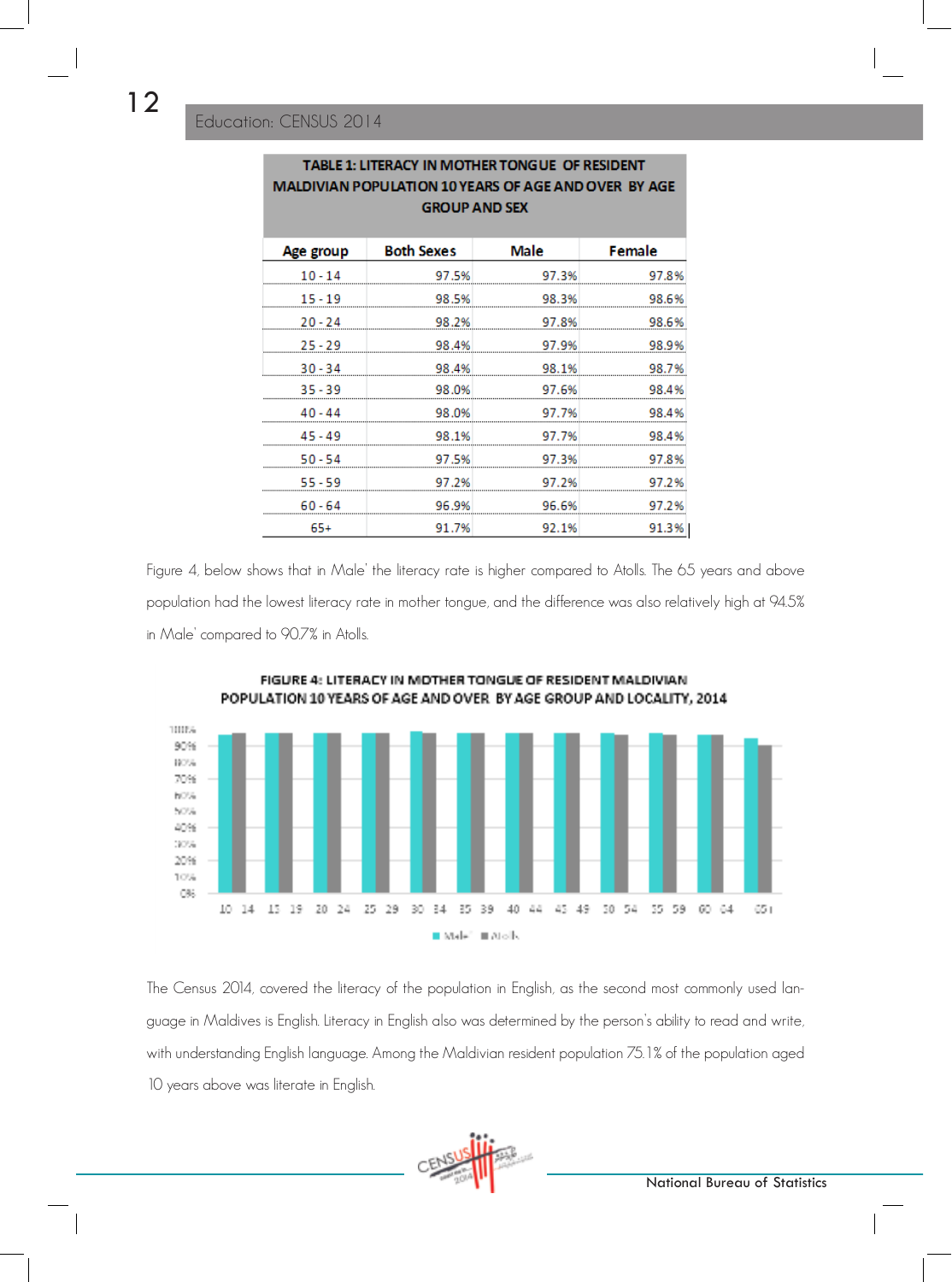| POPULATION 10 YEARS OF AGE AND OVER BY AGE GROUP<br>AND SEX, 2014 |            |        |                |  |  |
|-------------------------------------------------------------------|------------|--------|----------------|--|--|
| Age group                                                         | Both Sexes | Male   | <b>Female</b>  |  |  |
| 10 - 14                                                           | M.NY       | 94.ZX  | 95.5K          |  |  |
| 15 - 19                                                           | 97.2%      | 96.PX. | 97.7%          |  |  |
| 20 24                                                             | 95.5%      | 94.9%  | 96,5%          |  |  |
| 25 - 29                                                           | 14.DK      | 93.3%  | 94.ZW          |  |  |
| . 20 - 34                                                         | 88.8%      | 90.0X  | 87.7%          |  |  |
| 35 39                                                             | 78.4M      | 83.5%  | 73.456         |  |  |
| 40 44                                                             | 64.1%      | 73.1%  | 55,256         |  |  |
| 45 - 49                                                           | 49.7%      | 60.3%  | 39.1%          |  |  |
| 50 54                                                             | 36,3%      | 45,9%  | 26,456         |  |  |
| 55 59                                                             | 27.836     | 36.3%  | <u> 18. AM</u> |  |  |
| 60 - 64                                                           | 24.5%      | 33.SX  | 14.2%          |  |  |
| 651                                                               | 9.4%       | 1.3.6% | 4.1%           |  |  |

TABLE 2: LITERACY IN ENGLISH OF RESIDENT MALDIVIAN.

Table 2, shows that English literacy was highest in the age group of 15-19 with 97.2%, while it was lowest in the age group 65 and over with 9.4%. A relatively high gap was observed in the literacy of the population in English, where a larger population of Male', 85.1% on average was able to read and write and understand English compared to 68.6% of the Atoll population.



In figure 5, the literacy in English, showed a similar level for the population below the age of 24 and the gap started to broaden between Male' and Atolls. The 65 years and above age group showed the lowest literacy rate in English at 5.8% for the Atoll population, whereas in Male' it was much higher with 19.3% being literate in English.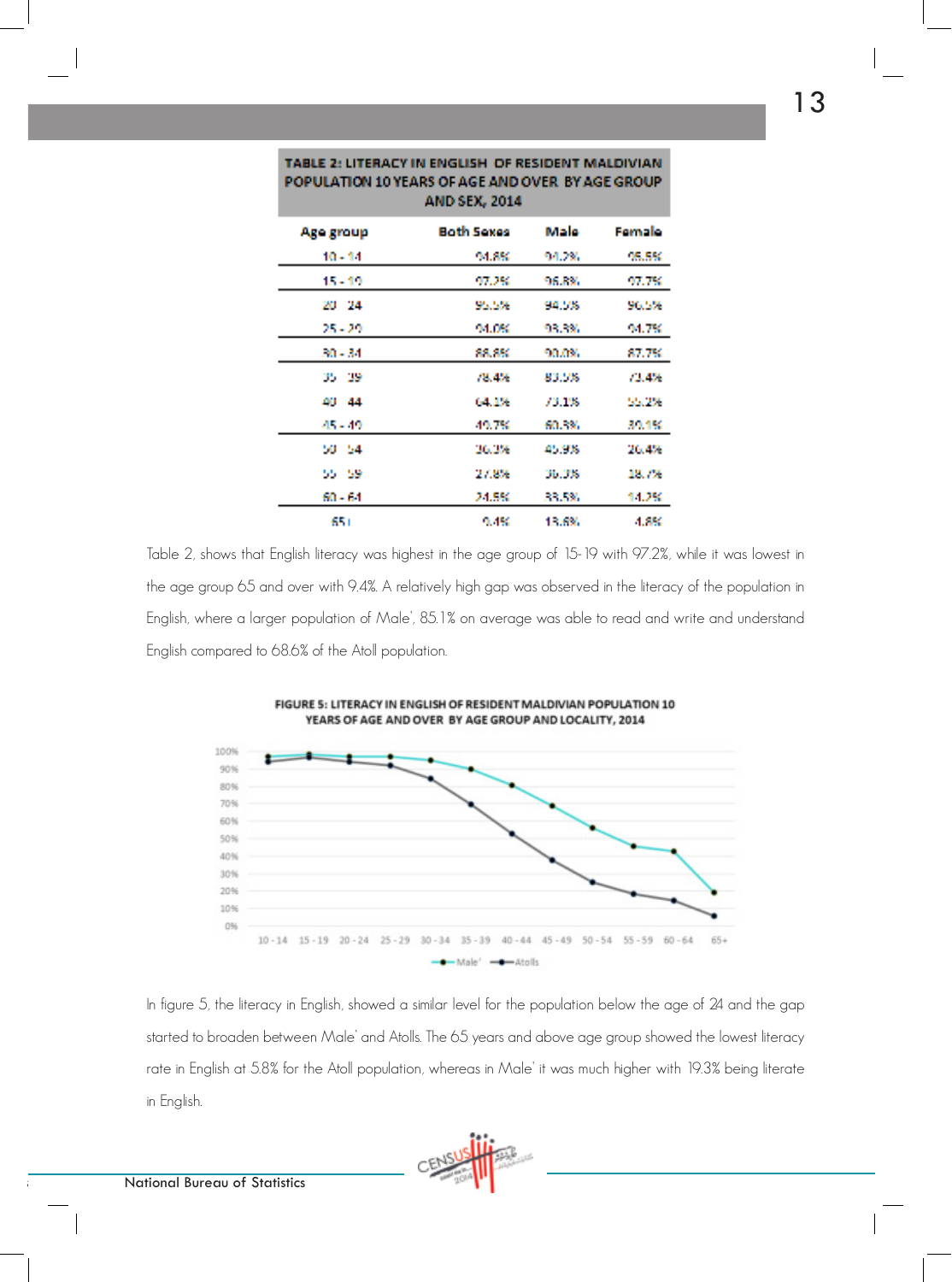14

### Resident Population Currently Attending Education

In the Maldives, compulsory education begins for a child who has reached the age of five years by the beginning of the school year. The primary schooling in the country starts from grade 1 at the age of 6 years, lower secondary (grade 8-10) at the age of 13 and higher secondary (grade 11-12) at the age of 16 years. Higher secondary schooling is completed usually at the age of 18 years.

In Census 2014, the current school attendance of the population was based on whether or not an individual is attending a school or education institution or were studying through other means such as home schooling, online and other modes. The results showed that out of the total population 31.4% were currently studying through some mode of study of which 51% female and 49% male.

Considering the studying age group which is 5-29 years, the results showed that 53.2% of the population age 5 –29 years was currently studying through some mode of study and 44.4% were stated as currently not studying.



FIGURE 6: CURRENT EDUCATION STATUS OF RESIDENT MALDIVIAN POPULATION 5 TO 29 YEARS OF AGE BY SEX 2014

Out of the currently studying population it does not show much of a difference by sex, as shown in figure 6, which was 51% female and 49% male, while for the currently not studying population, it showed that male was higher with 52% and 48% for female.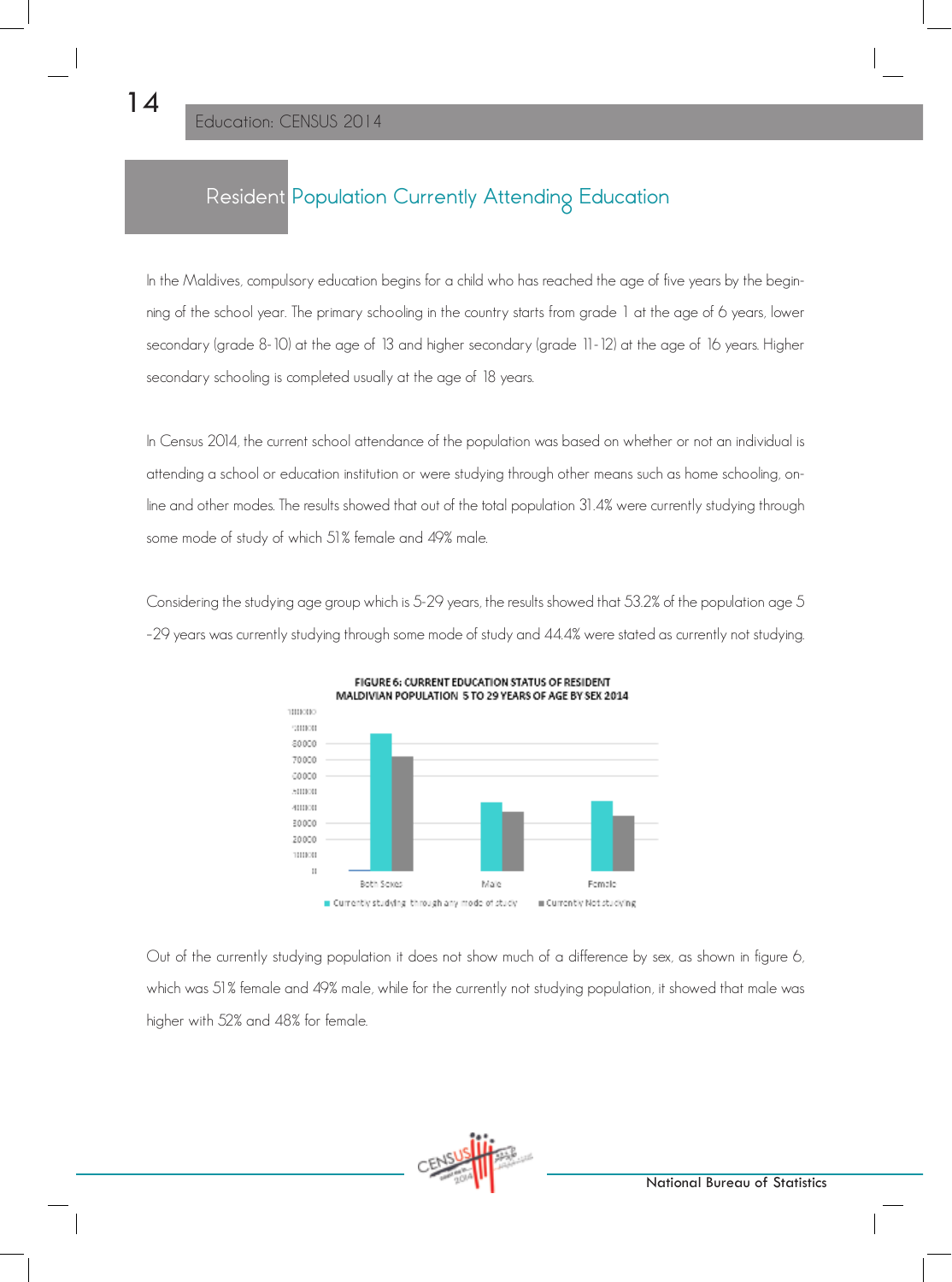Share of the currently studying population in Male' and Atolls were similar with 54.3% in Male' and 52.5% in Atolls. As it can be seen in Figure 7, among the Atolls, Gnaviyani (Gn) Atoll had the highest share of currently studying population with 64.4% of its 5-29 years age population, while it was lowest in Male' Atoll (K) with 43.2%.



FIGURE 7: CURRENT EDUCATION STATUS OF RESIDENT MALDIVIAN POPULATION 5 TO 29 YEARS OF AGE BY LOCALITY, 2014

Figure 8 below, shows the age specific proportion of resident Maldivian population (5-29 years) who are currently studying through any mode of study along with the currently not studying proportion and the age specific attendance rate.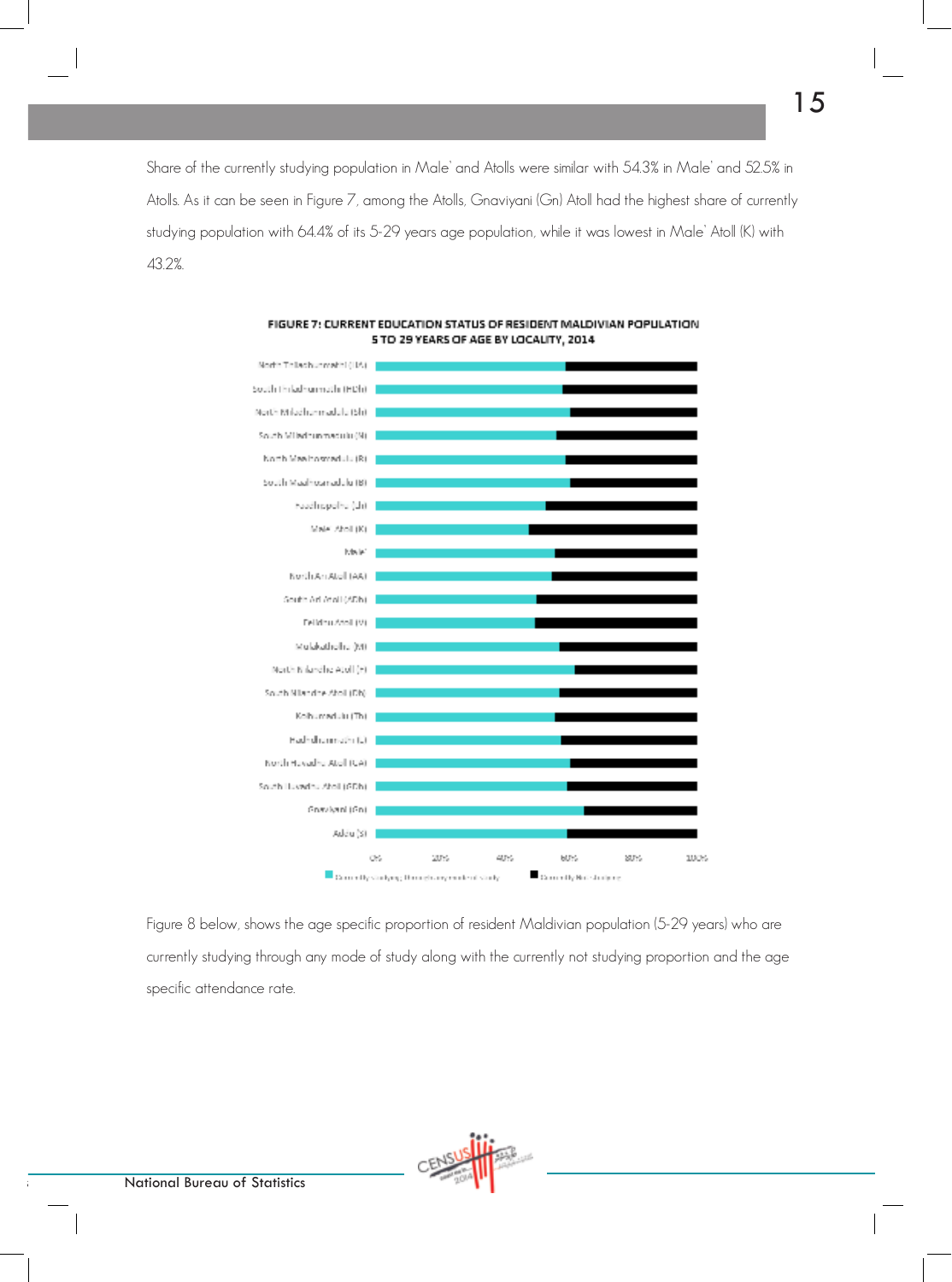16



FIGURE 8: CURRENT ATTENDANCE IN EDUCATION OF SCHOOL AGE RESIDENT MALDIVIAN POPULATION (5-29 years), 2014

The current attendance rate stays high above 90% in the ages 5-15, and then starts sharply declining till age 19 and then declined gradually till age 29. The population 5–15 years is the school age population who are normally expected to be attending Primary and Lower Secondary levels.

Those aged 16–18 years are considered the higher secondary school age population, where Figure 8 shows the sudden declining trend with 88% and 71% at age 16 and 17 years respectively. The age of 18 is where a student will usually sit their higher secondary exams and there on starts with their higher education, which consist 49% who were currently studying through any mode of study.

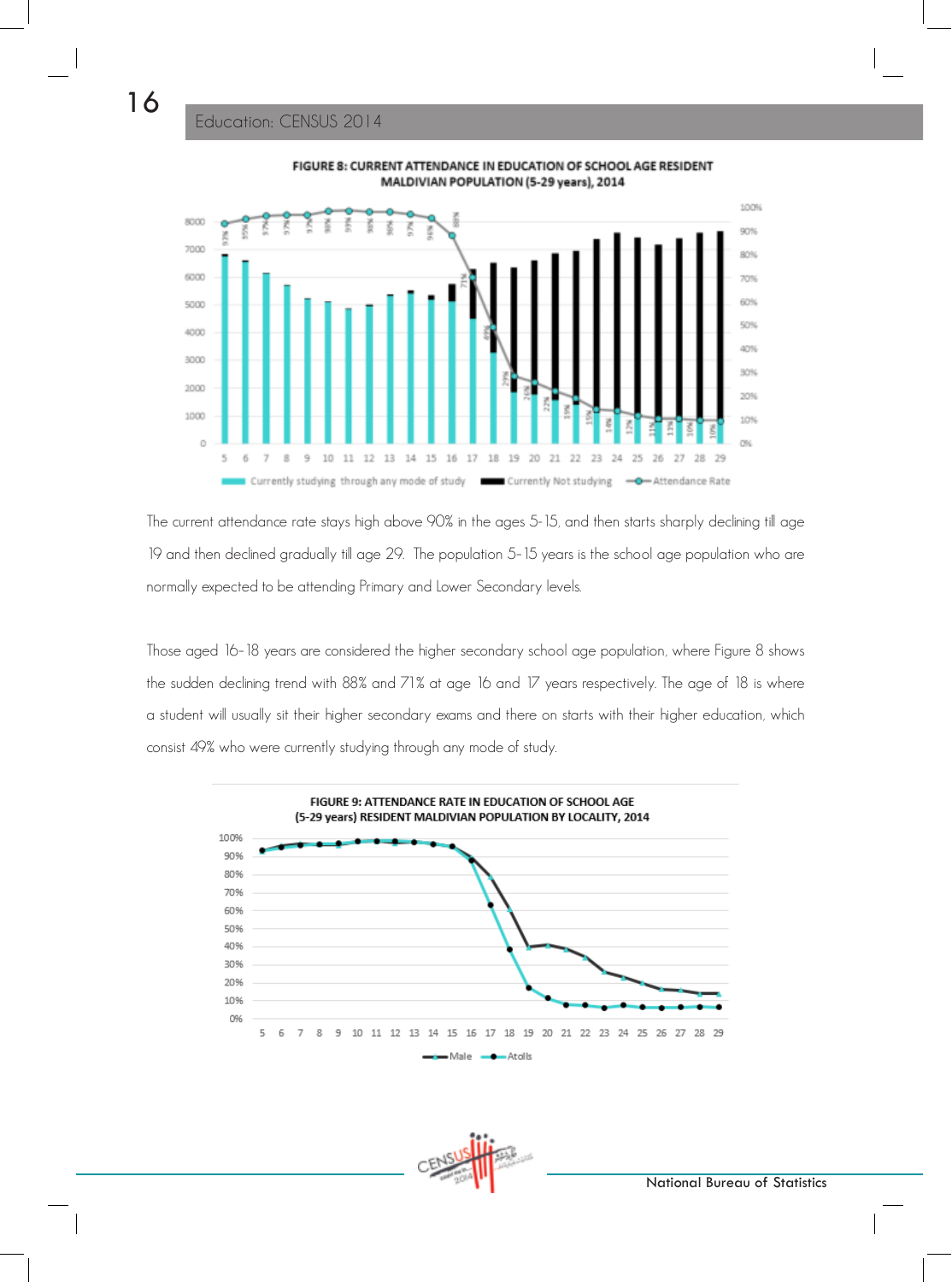Size of the currently studying population in Male' and Atolls were quite similar for the population 5-15 years of age with above 90%. However, from the age of 17, figure 9 showed that there is a gap between Male' and Atolls which could explain the fact that at atolls there are limited opportunities to pursue further education after secondary schooling is completed. On average 24% of the age 20-29 years population in Male' were currently studying, while 7% on average of the age 20-29 years population in Atolls' were currently studying.



#### FIGURE 10: ATTENDANCE IN EDUCATION OF SCHOOL AGE RESIDENT. MALDIVIAN POPULATION (5-29 years) BY SEX, 2014

Among the school age population who were currently studying, females were marginally high with 50.6% than males. As seen in Figure 10, from age 5 till 14 years of age female participation is lower than males with an average of 49%, whereas after the higher secondary; age 18, it shows that female participation in education is higher with an average of 58% through the ages from 18-29 years.

Gender difference by locality showed that in Male' it was more females with 52.9% than males with 47.1% currently studying. In Atolls it showed the opposite with slightly more males with 50.9% and 49.1% females.

In Male' it shows that female participation in education is higher after the age of lower secondary; age 16 with an average of 58% through the ages from 16-29. In Atolls it showed that female participation in education is higher after the age of 20 with an average of 56% through the ages from 20-29.

Figure 11 below presents the 5-29 years of age, resident Maldivian population currently attending by the mode of study. Among the currently studying population, 82% were attending a school, 16% were attending other training institutions and 2% were studying via other modes of study.

17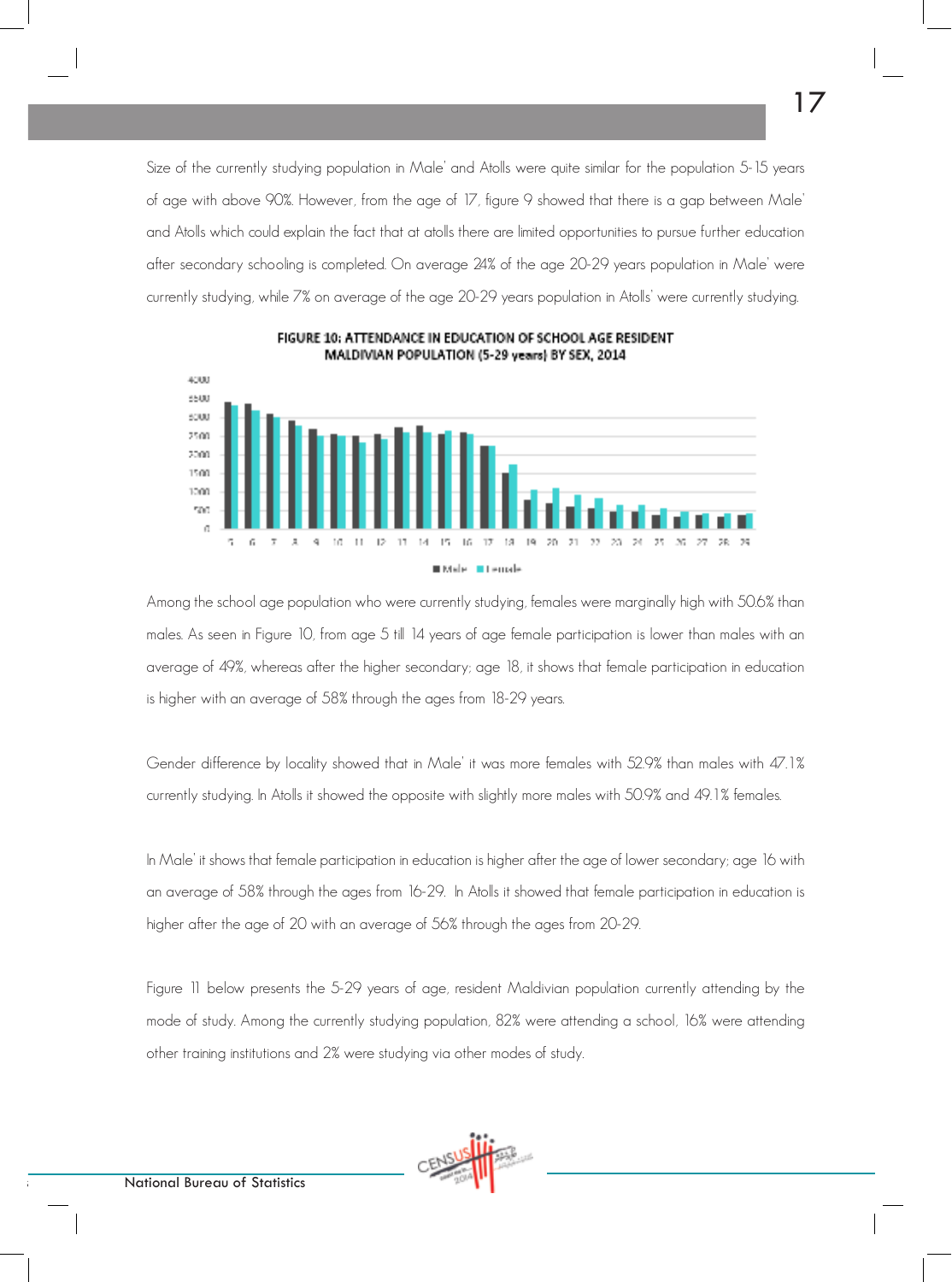18



FIGURE 11: ATTENDANCE IN EDUCATION OF SCHOOL AGE RESIDENT

The sex ratio (males per 100 female) of school attendance across all ages was 104 male to every 100 female, while the ratio among those attending training institutions was 133 male to every 100 female. The ratio of male attendance to other modes of study was lower than females with 75 male to every 100 female. Sex ratio of school attendance across all ages in the Atolls was 105 male per 100 female, and in Male' had 101 male per 100 female.



The distribution of the currently studying population by the type or mode of study was substantially different between Male' and the Atolls. Figure 13; below shows that in Male' compared to Atolls, a lower share, 67% attends schools, while a higher share of 31% were attending other training institutions and 1% was studying through other modes of study.

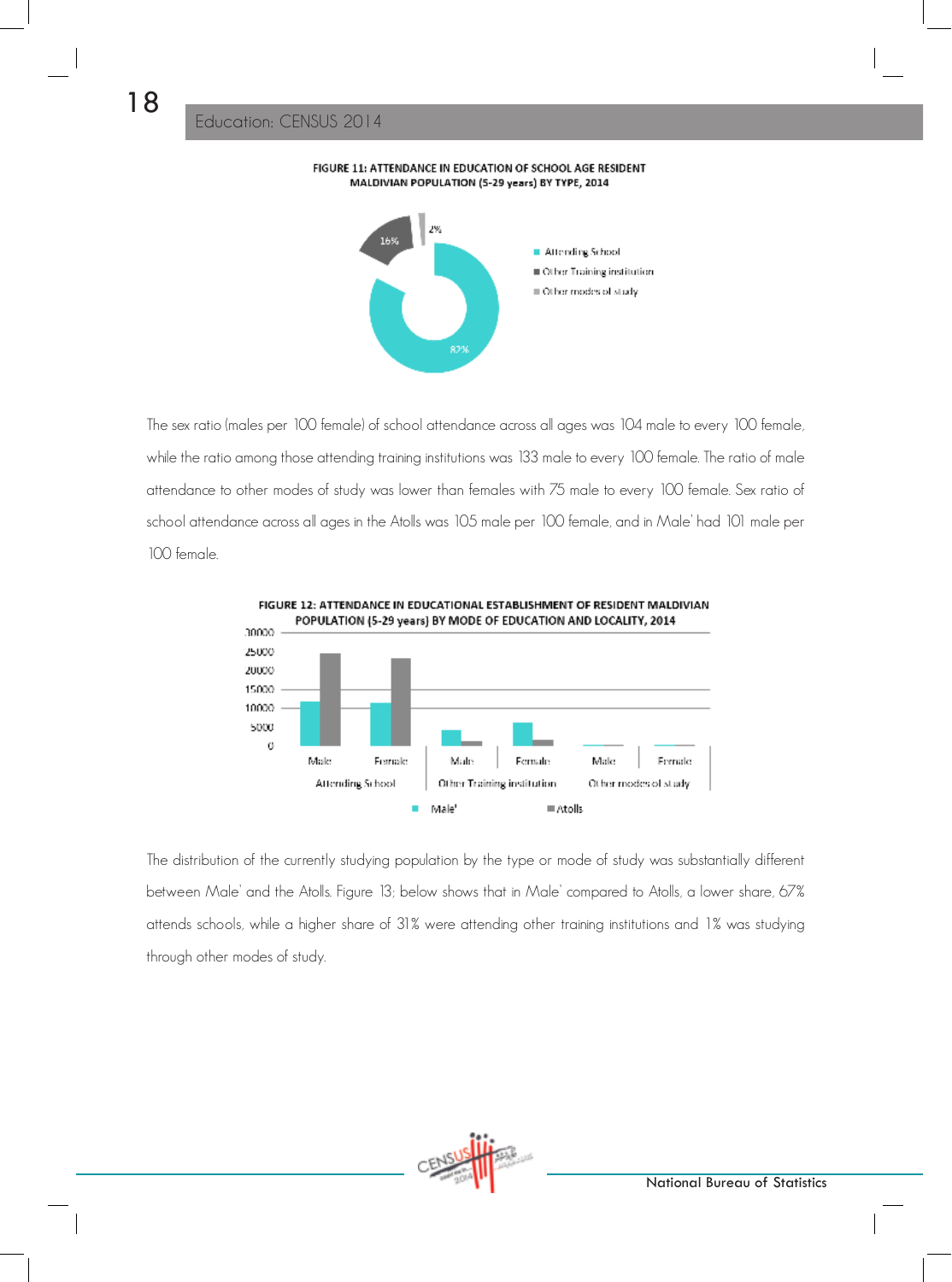

FIGURE 13: ATTENDANCE IN EDUCATION RESIDENT MALDIVIAN POPULATION (5-29 years) BY MODE OF EDUCATION AND LOCALITY,

Whereas, in the Atolls a much higher share of 92% of the student population was attending a school and a much lower share of 6% were attending a training institution, suggestive of geographical disparity in access to other training institutions.

Above the normal student age population; (30 years and above), there were around 6% of the total resident Maldivian population currently attending education. Out of this it showed that mainly females tend to further study at higher levels with 61% and males 39%.

Out of the total currently studying population through other modes of study, 13% were home schooling, 37% were studying through online, while the rest was following other forms of studying not stated.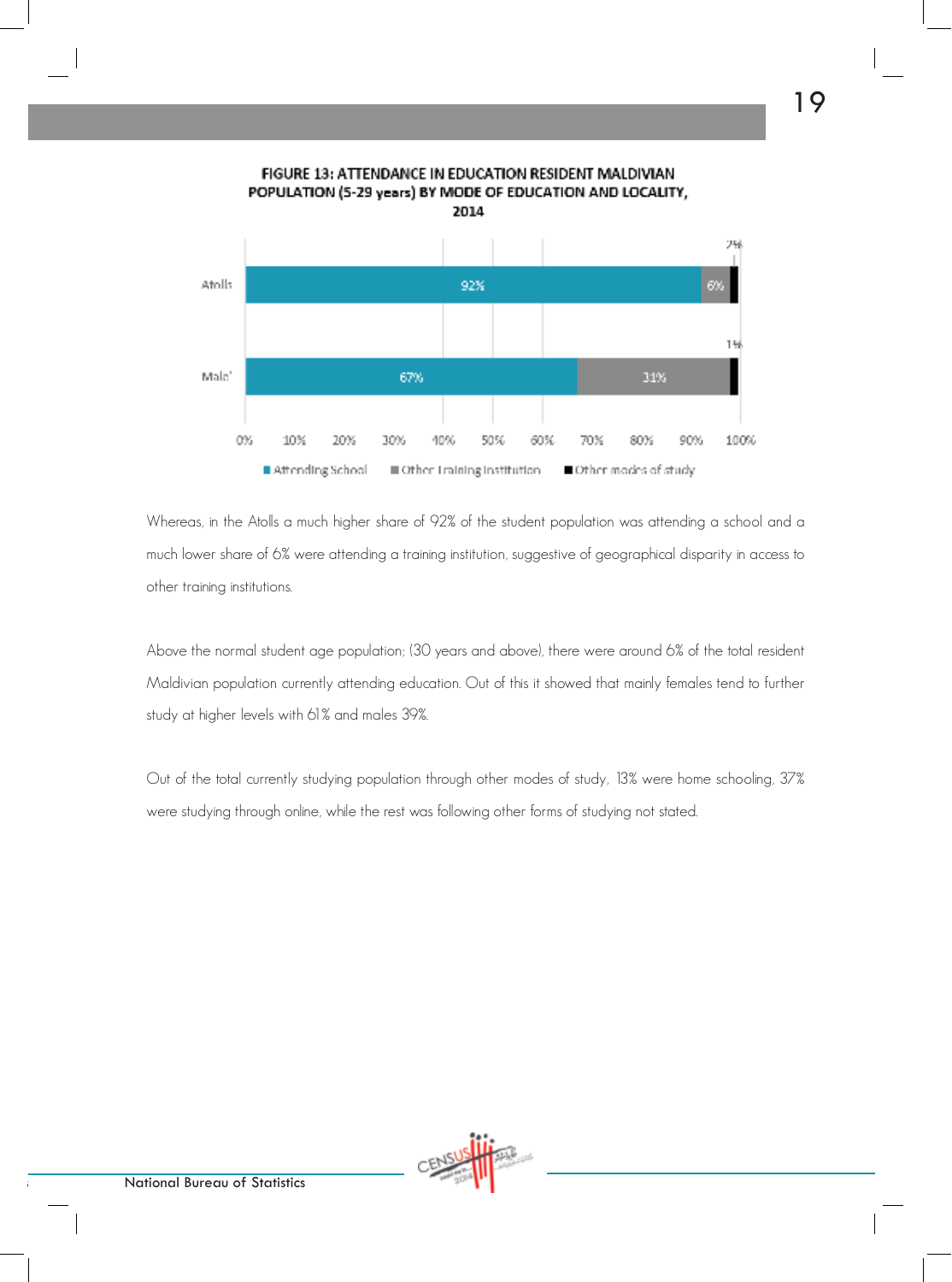20

#### Current Education Attendance levels of the Resident Maldivian Population

The Attendance Rate indicates the level of participation in a specific level of schooling by students at different ages. Based on Census 2014, the total number of resident Maldivian population 5 years and above, currently attending any type of education institution was 91,079.

| <b>Education Level</b>          | Total  | Male   | Female | % share of<br>Males | % share of<br><b>Females</b> |
|---------------------------------|--------|--------|--------|---------------------|------------------------------|
| Pre-primary                     | 11,134 | 5,673  | 5,461  | 51%                 | 49%                          |
| Primary                         | 37,519 | 19,248 | 18,271 | 51%                 | 49%                          |
| Lower secondary                 | 16,434 | 8,330  | 8,104  | 51%                 | 49%                          |
| Higher secondary                | 6,294  | 3,117  | 3,177  | 50%                 | 50%                          |
| O' Level                        | 653    | 304    | 349    | 47%                 | 53%                          |
| A' Level                        | 446    | 207    | 239    | 46%                 | 54%                          |
| Diploma                         | 4,625  | 1,708  | 2,917  | 37%                 | 63%                          |
| First Degree                    | 5,332  | 2,084  | 3,248  | 39%                 | 61%                          |
| Master's Degree                 | 874    | 446    | 428    | 51%                 | 49%                          |
| PHD                             | 31     | 17     | 14     | 55%                 | 45%                          |
| Certificate / Sanadhu           | 4,973  | 1,655  | 3,318  | 33%                 | 67%                          |
| For children with special needs | 223    | 140    | 83     | 63%                 | 37%                          |
| Not Stated                      | 2,541  | 1,317  | 1,224  | 52%                 | 48%                          |
| Total                           | 91,079 | 44,246 | 46,833 | 49%                 | 51%                          |

# TABLE 3: RESIDENT MALDIVIAN POPULATION 5 YEARS AND OVER CURRENTLY

According to Table 3, 78% of the currently attending student population aged 5 and above were studying at below the level grade 12, of which 51% were males and 49% were females. It followed by the share of population who study for the first degree courses (5.9%), certificate courses (5.5%) and diploma level courses (5.1%).

As can be seen in Table 3, O'level and A'level students are the group of students who are currently attending the O'level and A'level classes apart from the formal school process which comprises of 0.7% and 0.5% respectively.

Students attending classes for children with special needs were 0.2%. The number of students attending classes for children with special needs was spread across the ages between 5-24 years.

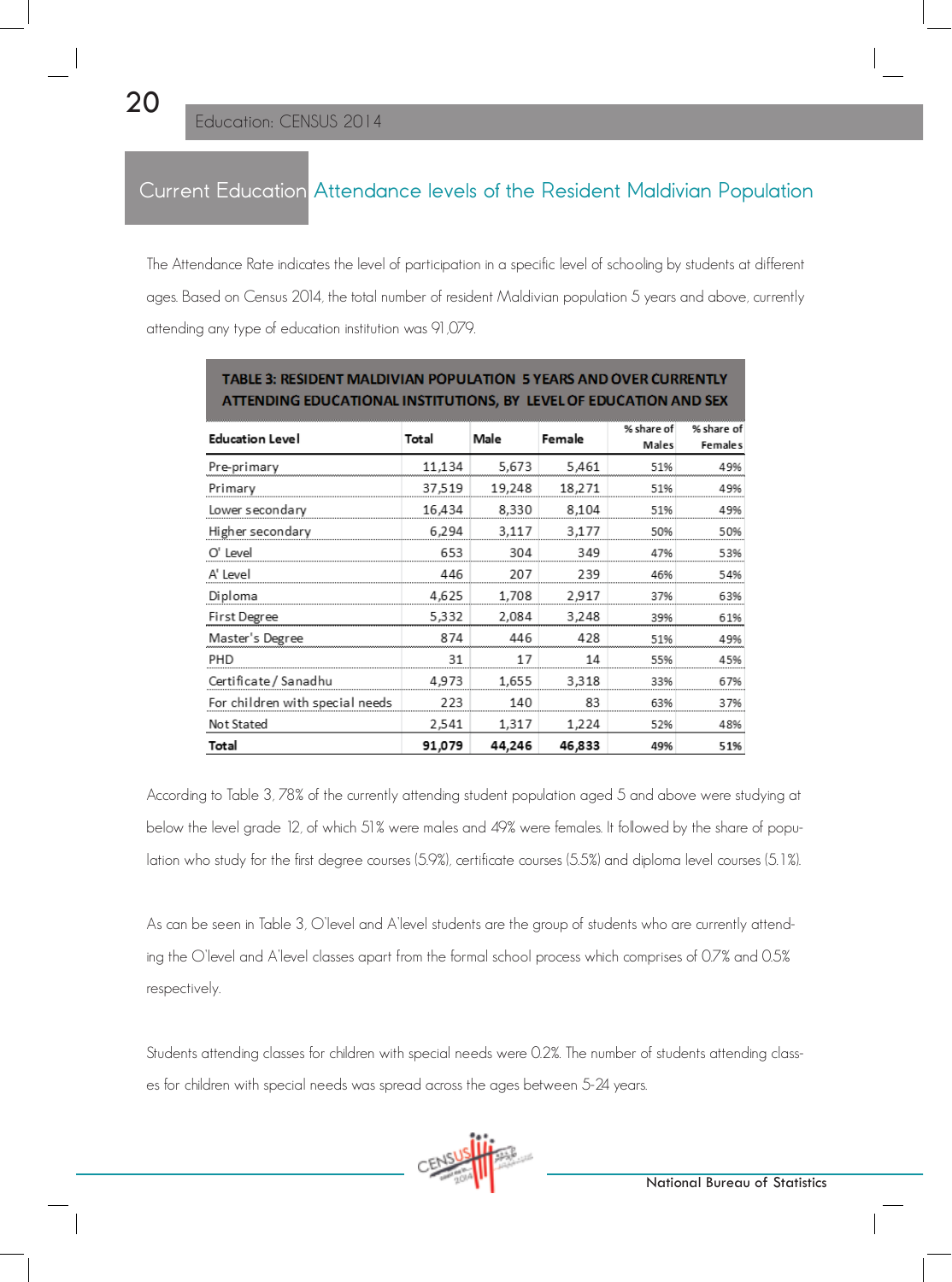#### FIGURE: 14 RESIDENT MALDIVIAN POPULATION 5 YEARS AND OVER CURRENTLY ATTENDING HIGHER EDUCATIONAL LEVELS, BY LEVEL



Looking at the Student population currently attending higher education levels, as shown in Figure 14, students studying for master's degree comprised 1% while the percentage of doctoral degree students had the least share with 0.03%.



#### FIGURE 15: RESIDENT MALDIVIAN POPULATION 5 YEARS AND OVER CURRENTLY ATTENDING EDUCATIONAL INSTITUTIONS, BY LEVEL OF EDUCATION AND LOCALITY

Figure 15, shows the distribution of 5 years and above population currently attending education by the level and locality. It shows that for the school level or grade level majority with over 50% are currently studying in Atolls, whereas for the higher level education above the grade levels, majority are currently studying in Male'.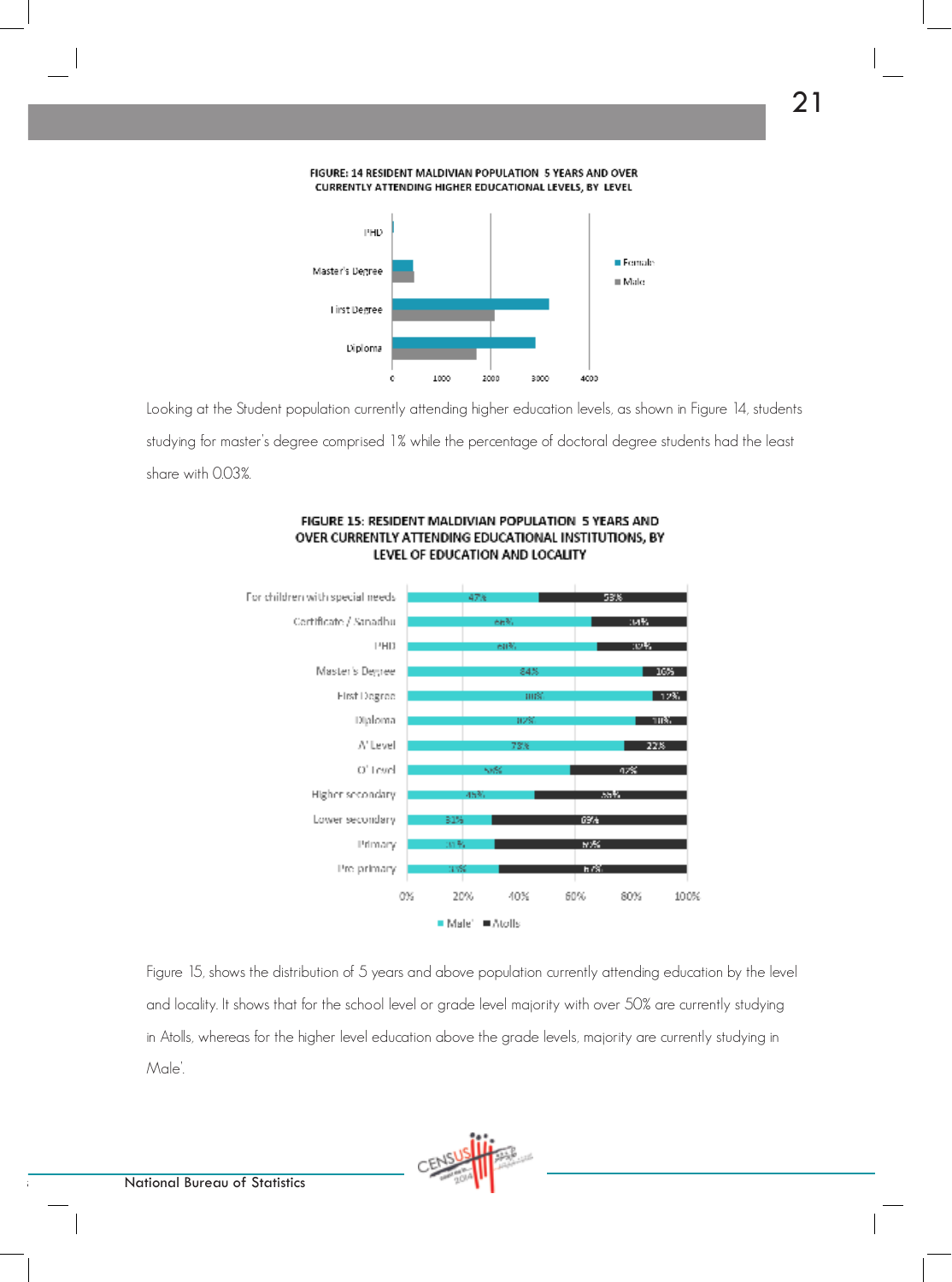### School Attendance Rates of the Resident Maldivian Population

The Gross Attendance rate for a certain level of education is the ratio of the number of students attending that level irrespective of their age to the total number of children in the relevant age group for that level. On the other hand, the Net Attendance rate for a certain level, is the ratio of the number of students in the relevant age group attending that level to the total number of children in the relevant age group for that level. The Gross Attendance rates compared with Net Attendance rates indicates the extent of over- and under-age participation by level of schooling.

As shown in figure 16, at primary level (6-12 years), the Net Attendance Rate (NAR) was 88%, whereas the Gross Attendance rate was at 99%, revealing that the population under 6 years or over 12 years is currently attending primary school.



FIGURE 16: SCHOOL ATTENDANCE RATES

The Gross Attendance rates for secondary schools is the total number of secondary school students, expressed as a percentage of the official secondary school-age population. And the Net Attendance rates for secondary school is the percentage of the lower secondary school-age population (13–15 years) and the percentage of the higher secondary school-age population (16–17 years) that is attending secondary school.

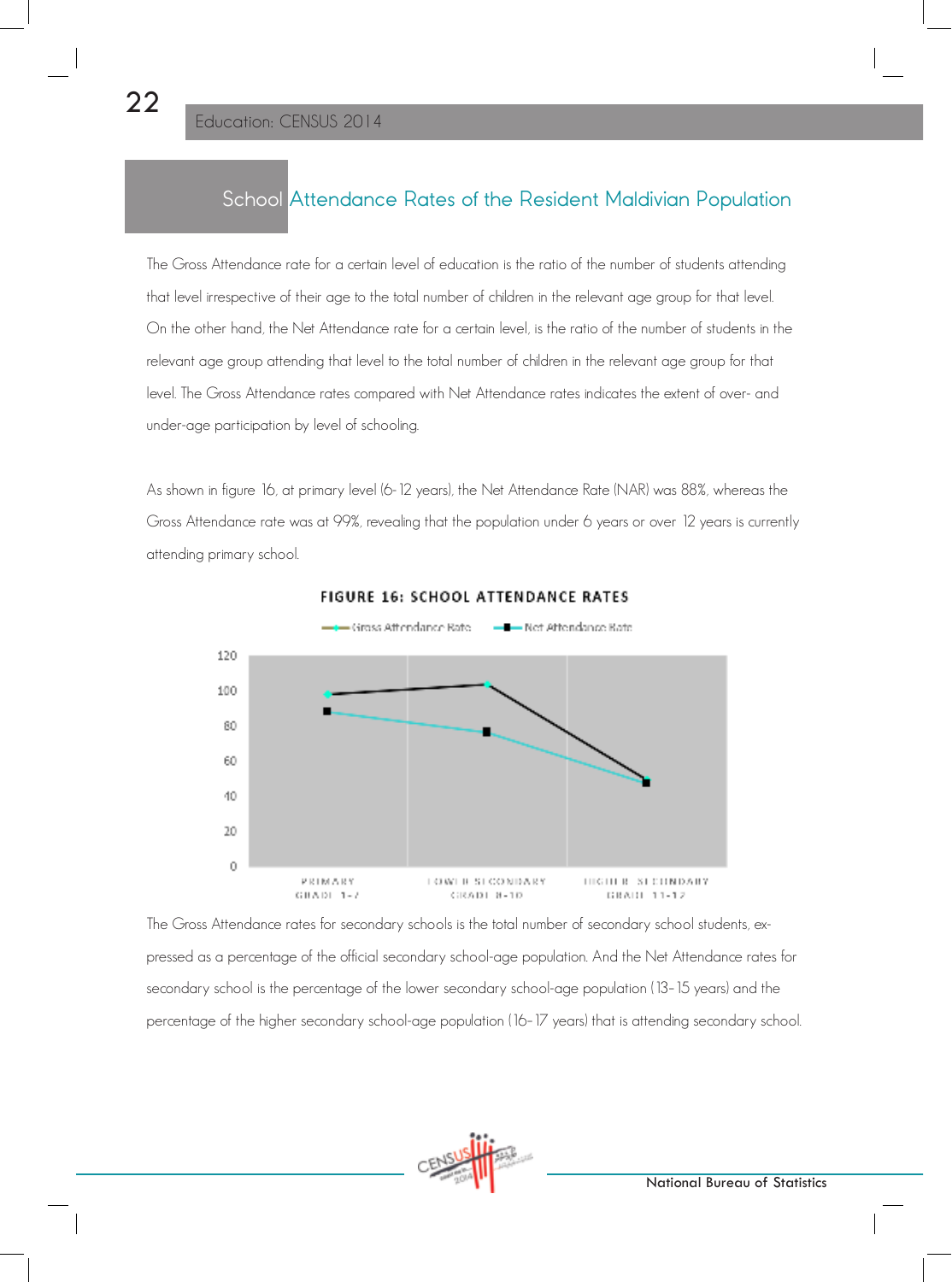As can be seen in the figure 16, the Gross Attendance Rate in secondary school is 103% at the national level, whereas the Net Attendance Rate was 76%. On the other hand, the Gross Attendance Rate in higher secondary school is 49% and Net Attendance Rate is 47%.

## School-Age Resident Maldivian Population Currently not studying

In the Maldives, the education strategies mainly focus on providing all children with education academically or vocationally under the specific policy of "no child is left behind". Hence, the primary school age 6-12 years is expected to be enrolled in a school or an education institution.

| TABLE 4: PRIMARY SCHOOL AGE RESIDENT MALDIVIAN<br>POPULATION 6-12 YEARS OUT OF SCHOOL BY SEX |                   |      |        |                             |  |
|----------------------------------------------------------------------------------------------|-------------------|------|--------|-----------------------------|--|
| Age                                                                                          | <b>Both Sexes</b> | Male | Female | $\%$ of total<br>population |  |
| 6                                                                                            | 63.               | 35.  | 28     | 0.9%                        |  |
| 7                                                                                            | 27                | 15   | 12     | 0.4%                        |  |
| 8                                                                                            | 21.               | 9    | 12     | 0.4%                        |  |
| 9                                                                                            | 40                | 15   | 25     | 0.7%                        |  |
| 10                                                                                           | 31.               | 16   | 15     | 0.6%                        |  |
| 11                                                                                           | 32                | 14   | 18     | 0.7%                        |  |
| 12                                                                                           | 40                | 28   | 12     | $0.8\%$                     |  |
|                                                                                              | 254               | 132. | 122    | 0.6%                        |  |

As can be seen in the Table 4, the total number of children age 6-12 years who were not currently studying or not attached to any education institution was 254 children which is 0.6% of the total population of age 6-12 years.

Figure 17, below shows that the number of children aged 6-12 years who were not currently studying or attached to any education institution was substantially different in Male' and Atolls, showing that, majority 75% were in Atolls.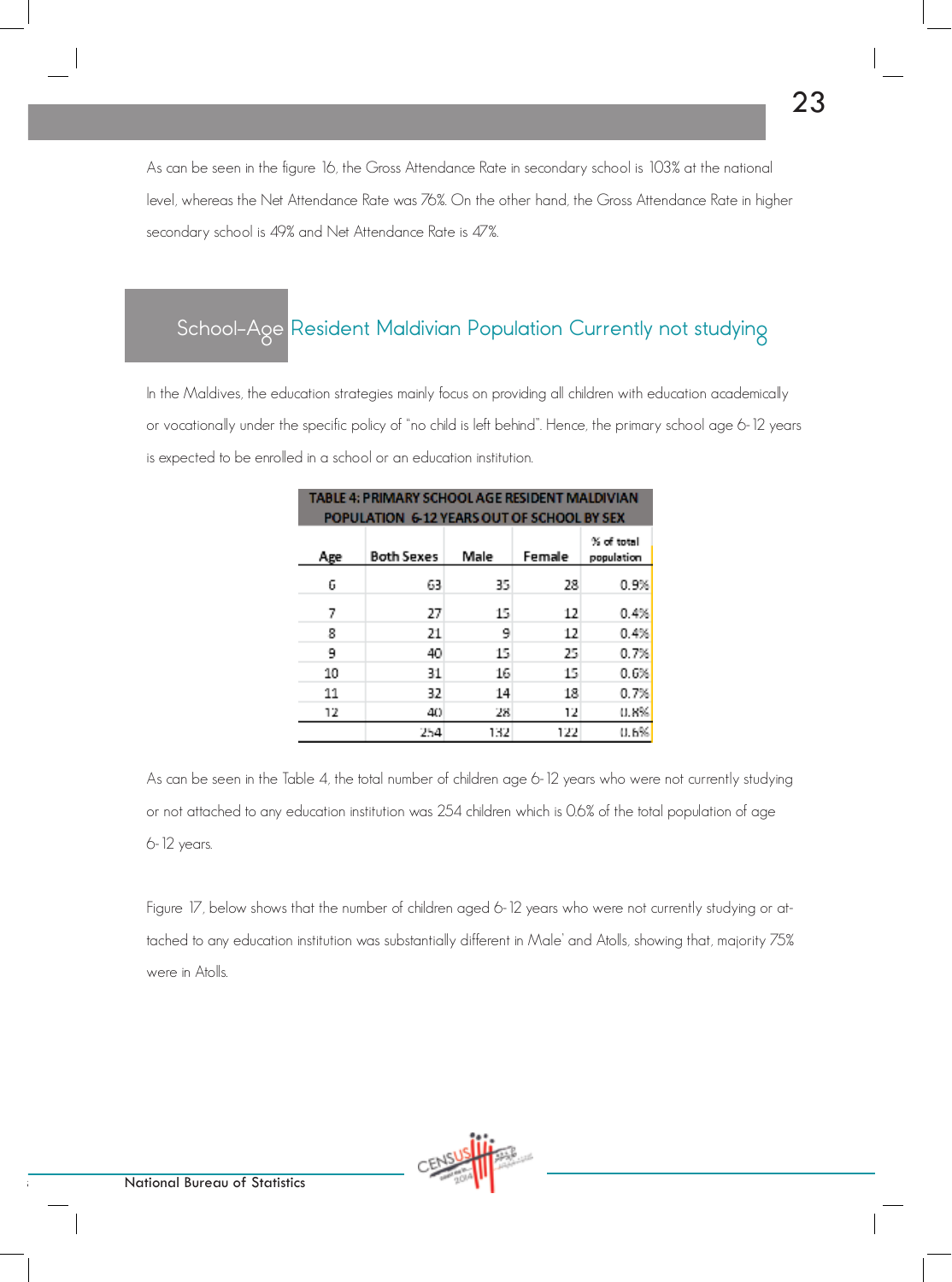

#### FIGURE 17: PRIMARY SCHOOL AGE RESIDENT MALDIVIAN POPULATION (6-12 YEARS) OUT OF SCHOOL BY SEX AND LOCALITY, 2014

Looking at the number of children age 6-12 years who were not currently studying by single years of age from Figure 18, below shows that the highest with 25% of the primary school age children were at the age of 6, which comprised 17% and 83% in Male' and Atolls respectively. Age 6 is the age at which usually children enroll in their 1st grade. However, it showed that in Male' the highest with 20% of the primary school age children were at the age of 12 years which is the age at they promote to secondary level.



The age group 13-15 years is the ages at which children will be attending their lower secondary grades (8- 10). Table 5, below shows that the number of children aged 13-15 years who were not currently studying or attached to any education institution was 368.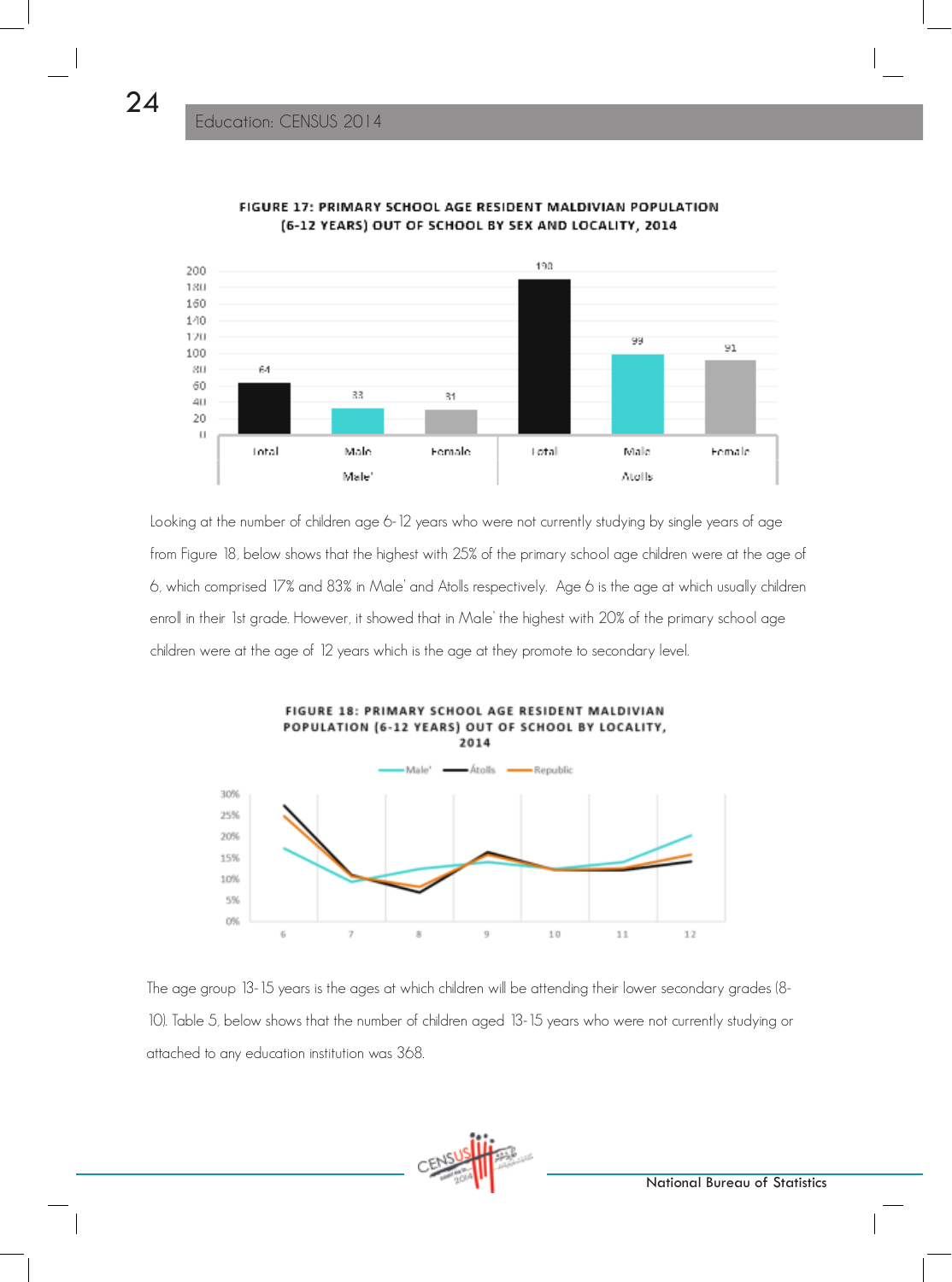|     | m.    |      |        |            |
|-----|-------|------|--------|------------|
|     |       |      |        | % of total |
| Age | Total | Male | Female | population |
| 13  | 67    | 39   | 28     | $1\%$      |
| 14  | 116   | 85.  | 31     | 2%         |
| 15, | 185.  | 118  | 67     | $3\%$      |
|     | 368   | 242  | 126    | 2%         |

#### TABLE 5: LOWER SECONDARY SCHOOL AGE RESIDENT MALDIVIAN POPULATION (13-15 YEARS) OUT OF SCHOOL BY SEX

Figure 19; below shows that the highest with 50% of the lower secondary school age children out of school were at the age of 15 years which is the age at they complete lower secondary level.



 $1\,4$ 

15

#### FIGURE 19: LOWER SECONDARY SCHOOL AGE RESIDENT MALDIVIAN POPULATION (13-15 YEARS) OUT OF SCHOOL



 $13$ 

10% 0%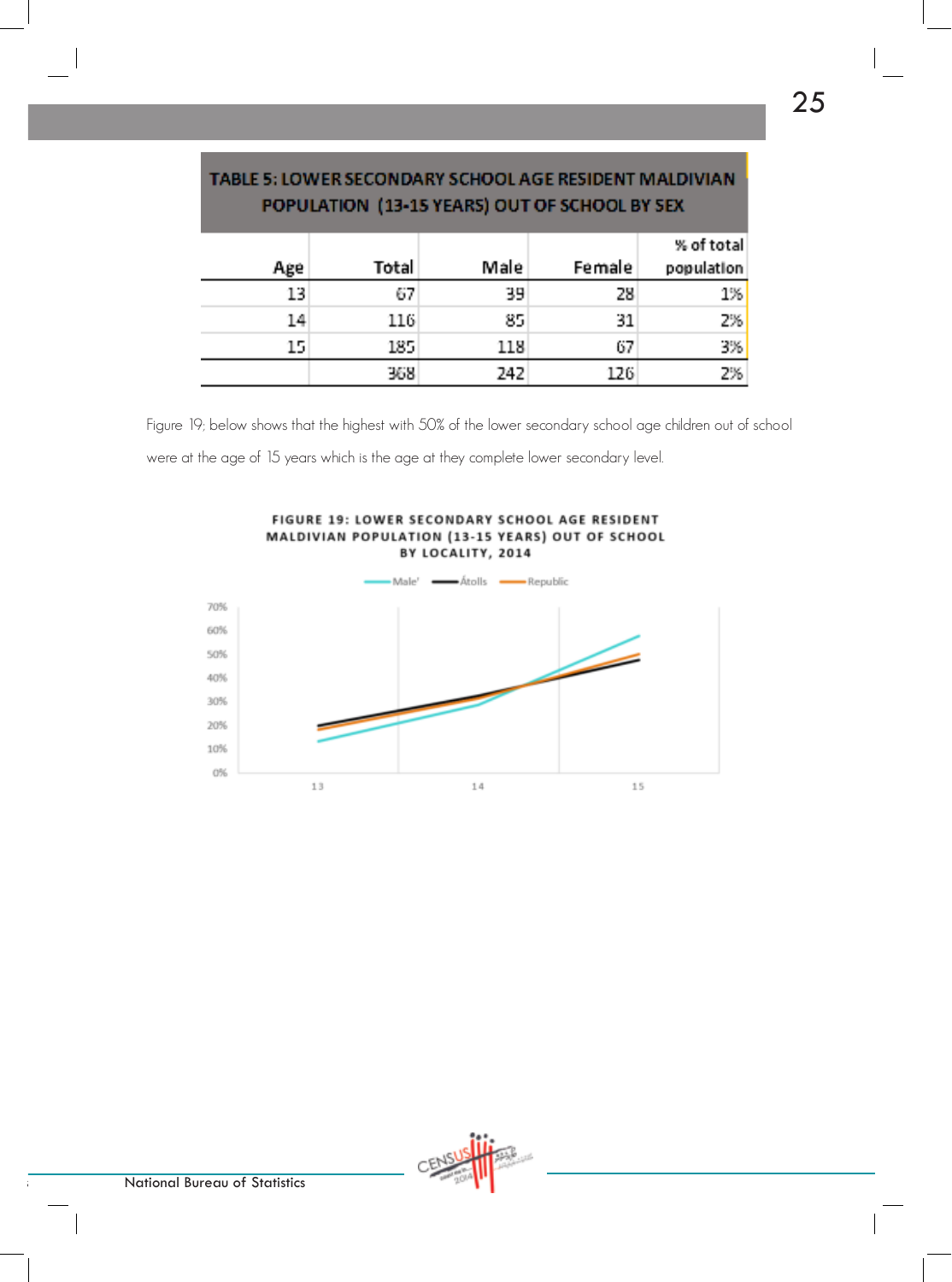26

### Educational Status of the Resident Maldivian Population

With a long tradition of semi-formal education system in the Maldives, Maldivians ascribe significant importance to education throughout school age. As in figure 21 below, out of the resident Maldivian population 96% had attended a school or education institution, whereas 4% of the resident Maldivian population has never attended a school or education institution in their life span as to date.



FIGURE 20: EDUCATION STATUS OF THE RESIDENT MALDIVIAN **POPULATION** 

Out of the total resident Maldivian population who has never attended a school or education institution in their lifetime, the majority 25% were 65 years of age and above population which indicates the absence or limited education opportunities in the past.

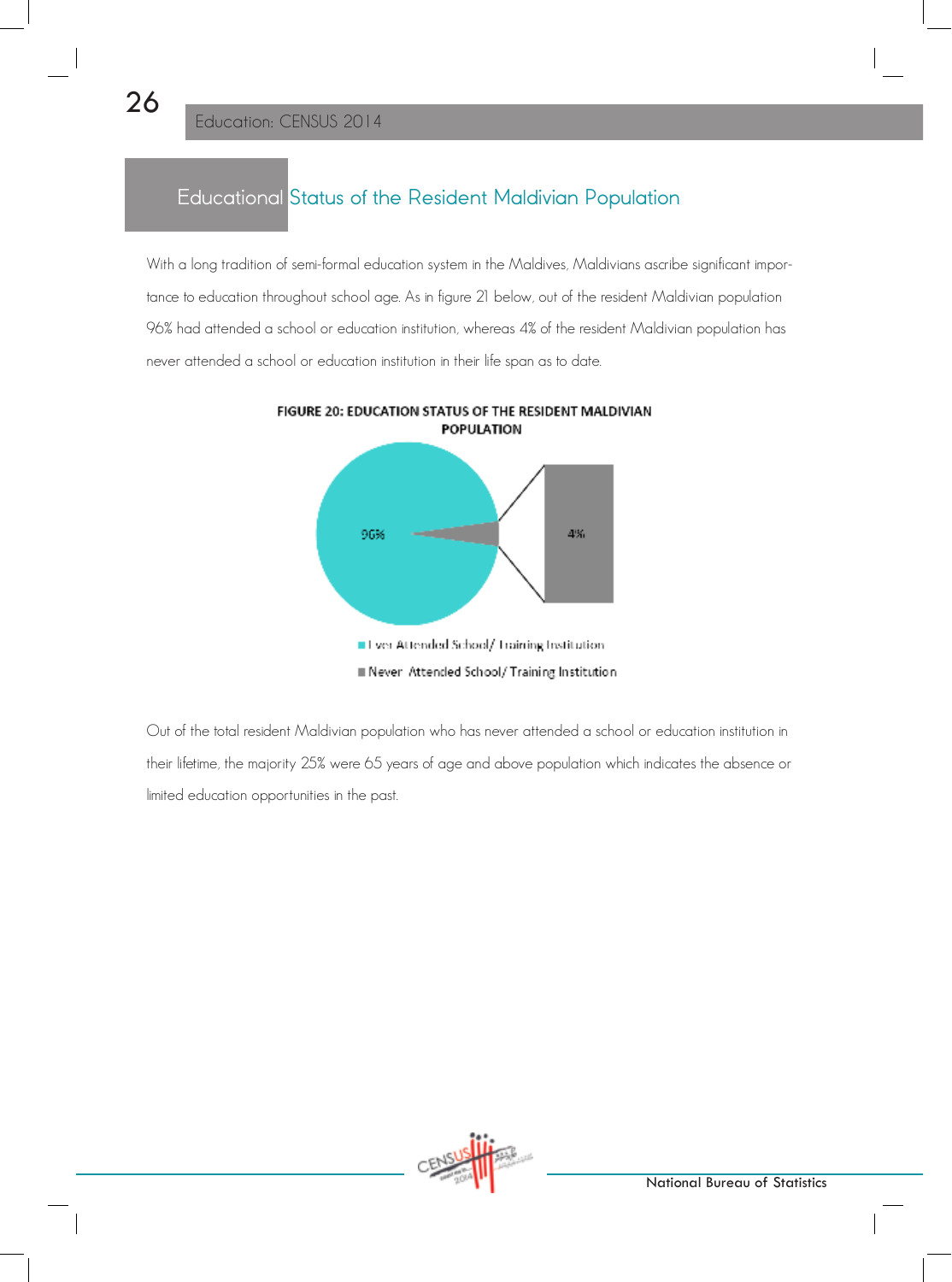#### Educational Status of the Resident Maldivian Population

Educational attainment is one of the key developmental indicator which supports the measure of human development with the indication of the level of skill of the people in the society.

27



**FIGURE 21: RESIDENT MALDIVIAN POPULATION 5 YEARS OF** ASE AND OVER WHO ATTENDED SCHOOL BY EDUCATIONAL SYSTEM FOLLOWED

The Education system in the Maldives having the old grade system (a semi-formal system) in the past, transformed into the current grade system (the formal system) in the late 1970s. In census 2014, both the old grade system and current grade system were taken into account separately as the level and the contents covered by the systems were considerably different. The current grade system followed in the Maldives will also have differences with the schools abroad.

Based on the highest grade completed by the education system followed of the 5 years and above resident Maldivian population, as shown in figure 21 above; the majority with 54.7% had achieved their highest grade level by following the current grade system, whereas 44.2% followed the old grade system in the Maldives, 0.2% followed the special needs classes and only 0.9% had completed their highest grade at a schools abroad.



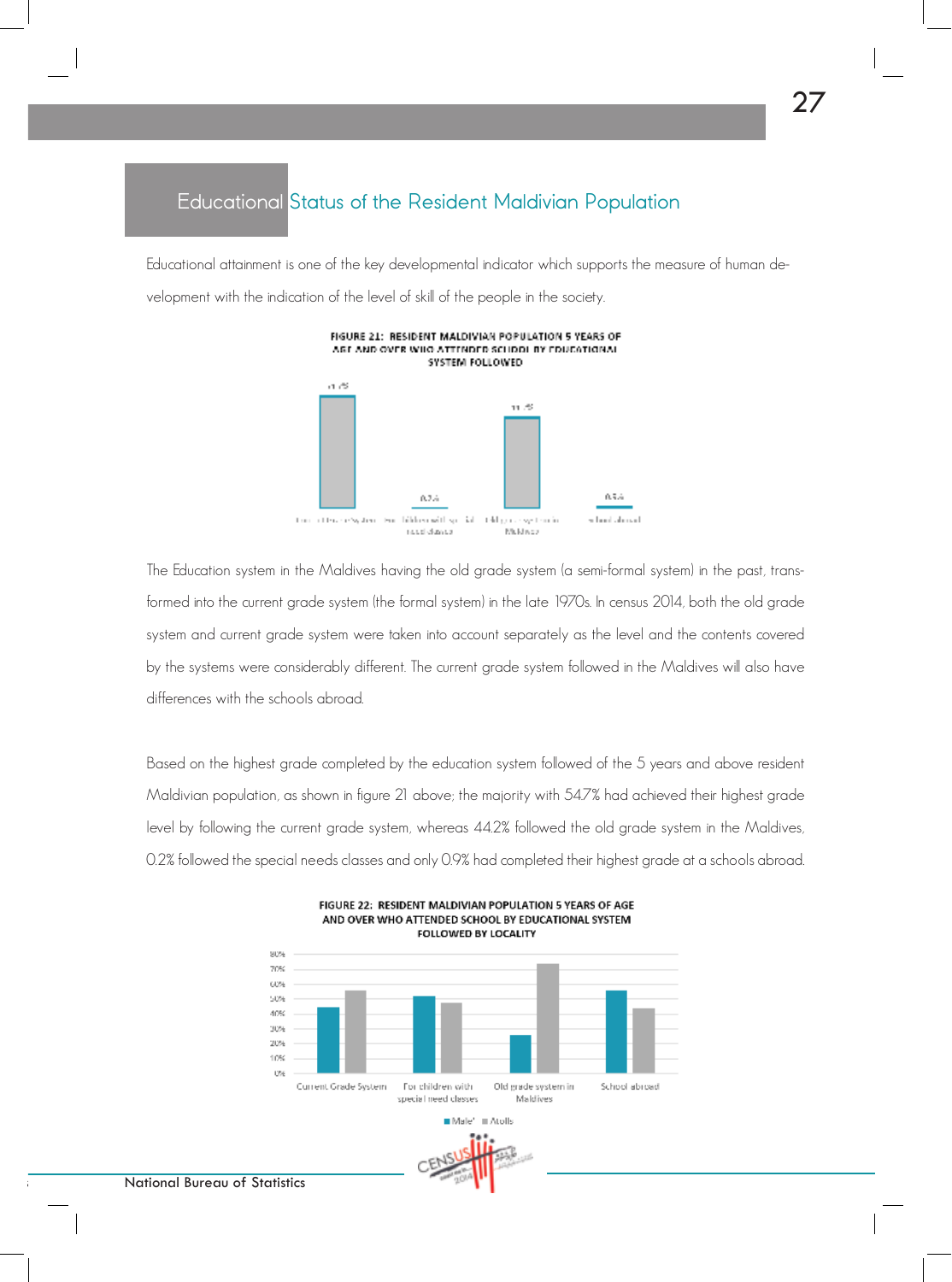#### Education: CENSUS 2014

As can be seen in figure 22, the proportion of population who followed the old grade system in the Maldives was higher in the Atolls with 74% in contrast to 26% in Male'. Ratio of students who completed their highest grade at schools abroad was slightly higher in Male' compared to Atolls with 56% versus 44% respectively.



FIGURE 23: RESIDENT MALDIVIAN POPULATION 5 YEARS OF AGE AND OVER WHO ATTENDED SCHOOL BY EDUCATIONAL SYSTEM FOLLOWED BY AGE GROUP

Figure 23, shows resident Maldivian population 5 years and above who attended school by their age and the education system followed. Accordingly, it shows that majority of the population above 45 years had followed the old grade system showing the absence of current grade system back then. Whereas, the population under the age of 34, all had attended the current grade system. Those who were aged 35-44 in 2014 experienced a transition period from old grade system to current grade system in Maldives to have the highest grade completion.

Based on the highest grade completed, Table 6 below showed that out of those who ever attended school, 65% of the population's highest grade completed was lower secondary level, 27% primary level and 8% had completed the higher secondary level.

In the proportion of population being the highest grade completed is primary level and lower secondary level, it showed that majority with 69% and 53% at Atolls for primary level and lower secondary level respectively.

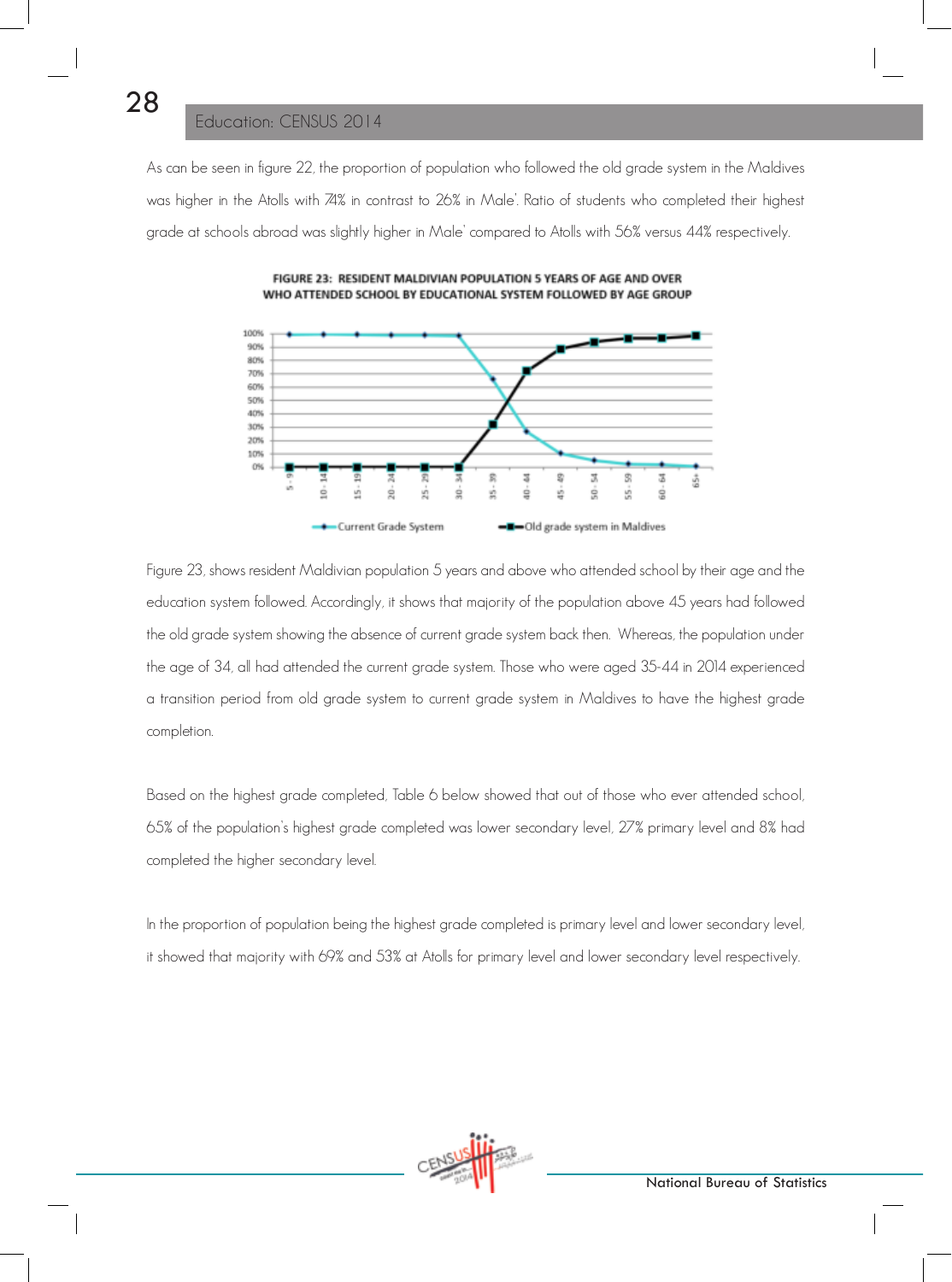| <b>LOCALITY</b>                |          |        |         |  |  |
|--------------------------------|----------|--------|---------|--|--|
| <b>Education Level</b>         | Republic | Male"  | Atolls  |  |  |
| <b>Primary School</b>          | 36,338   | 11,354 | 25,534  |  |  |
| Grade 1                        | 5,668    | 1,850  | 3,818   |  |  |
| Grade 2                        | 5,353    | 1,680  | 3,673   |  |  |
| Grade 3                        | 5,063    | 1,583  | 3,480   |  |  |
| Circule: 4                     | 4,917    | 1,530  | 3,387   |  |  |
| Grade 5                        | 4,958    | 1,484  | 3,474   |  |  |
| Grade 6                        | 5,267    | 1,487  | 3,780   |  |  |
| Grade 7                        | 5,662    | 1.740  | 3,922   |  |  |
| Lower Secondary School         | 87,856   | 40,943 | 46,913  |  |  |
| Grade 8                        | 5,253    | 1,610  | 3,643   |  |  |
| Grade 9                        | 6,155    | 2,040  | 4,115   |  |  |
| Grade 10                       | /6,448   | 37,293 | 39, 155 |  |  |
| <b>Higher Secondary School</b> | 10,726   | 6,119  | 4,607   |  |  |
| Grade 11                       | 2,901    | 1,459  | 1,442   |  |  |
| Grade 12                       | 7,825    | 4,660  | 3,165   |  |  |
| Total                          | 135,470  | 58,416 | 77,054  |  |  |

## TABLE 6: HIGHEST GRADE COMPLETED OF RESIDENT MALDIVIAN POPULATION 5 YEARS OF AGE AND OVER BY

Furthermore, the table 6, shows in the proportion of population being the highest grade completed was high-

er secondary level, that majority with 57% were in Male' and 43% in the Atolls.



#### FIGURE 24: HIGHEST CERTIFICATE ACHIEVED OF RESIDENT MALDIVIAN POPULATION 15 YEARS OF AGE AND OVER BY LEVEL

Based on the highest certificate achieved, figure 24, shows that majority with 45% of the total population 15 years and above had not attained any formal certificate. Also, it shows that 34% had attained the O'Level qualification, followed by Diploma qualification with 15%, A'Level with 3% and Graduate Level with only 0.2%.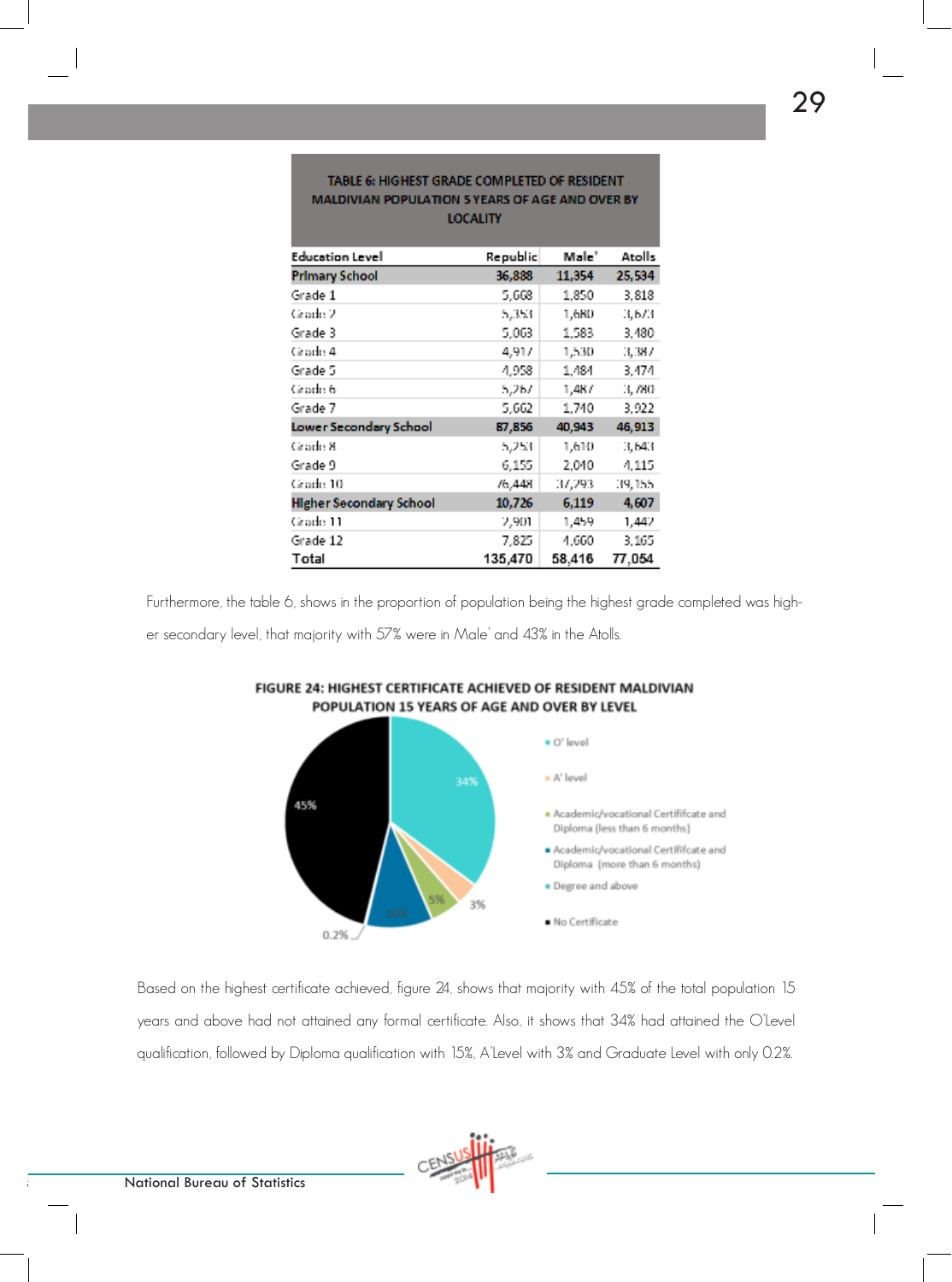#### Education: CENSUS 2014

The overall education status of the population at Graduate level is very low, showing only 483 person of the population had attained a degree and above certificate. Out of that, 66% were with Bachelor's degree, 30% with Master's degree and only 4% with a Doctoral degree. Out of the 15 years and above population who had not attained any certificate, 9% is the currently school attending population.

LIGURE 25: ACHEVMENT OF A CERTIFICATE BY RESIDENT MATDIVIAN.



Out of the total population who have achieved a certificate, Figure 26; shows 65% had obtained O 'Level certificate, followed by 19% with Academic/Vocational Certificate and Diploma (more than 6 months duration in education), 9% with Academic/Vocational Certificate and Diploma (less than 6 months duration in education) and 6% with A 'Level certificate and only 0.4% with Degree and above.



Table 7; below shows the 15 years and above population who have achieved a certificate by age group and by the level of certificate achieved. Out of which 93% were below the age of 45 years. Among the 65 years and above population only 10% have achieved a certificate.

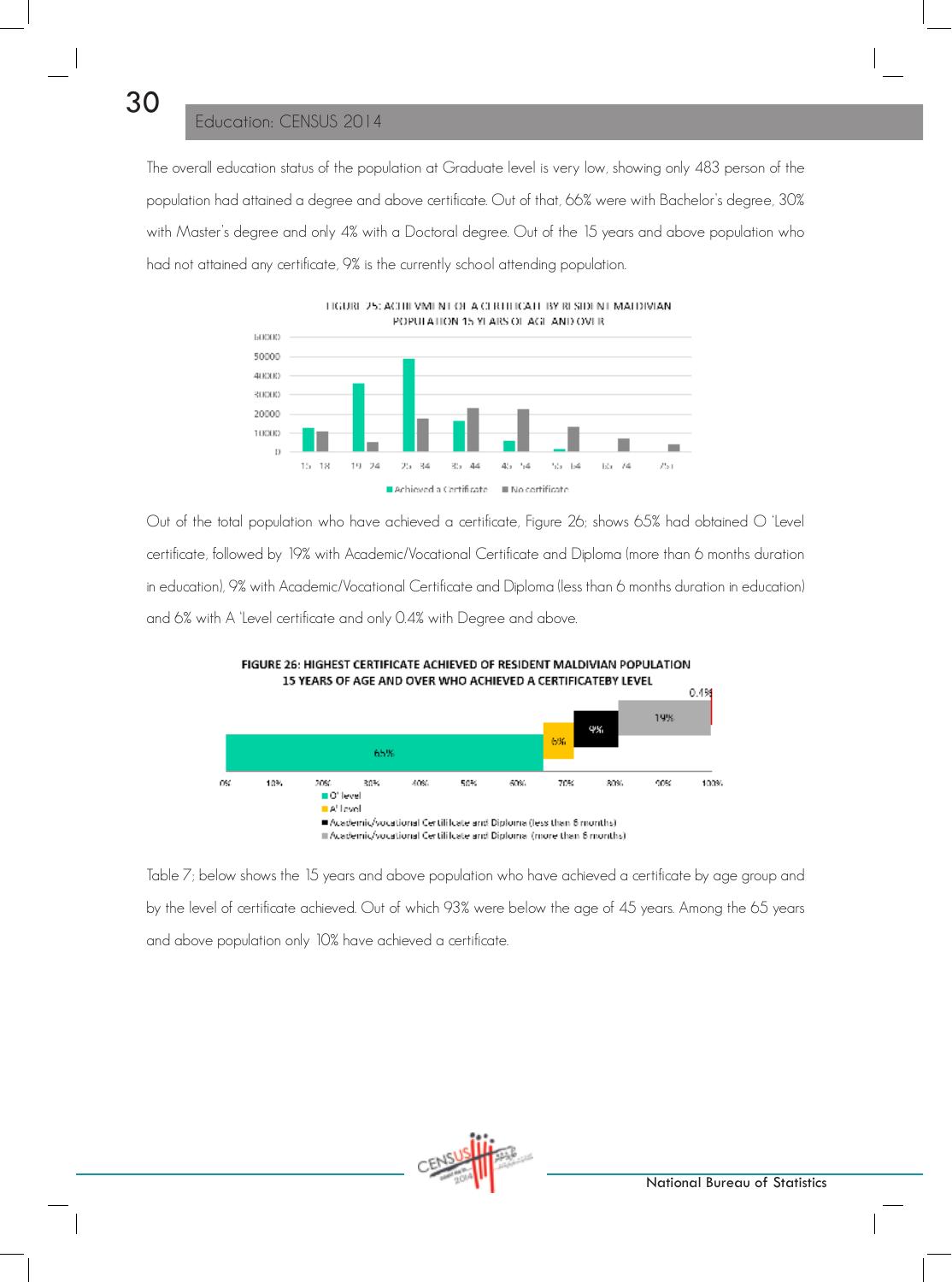| Age group. | Of level | A' level | Academic/<br><b>Manufactured</b><br>Certificate and<br>Diploma (less than Diploma (more-<br>6 months). | Academic/<br>мазниты<br>Certifificate and<br>than 6 months) | De pree and<br>Above |
|------------|----------|----------|--------------------------------------------------------------------------------------------------------|-------------------------------------------------------------|----------------------|
| $15 - 18$  | 11,730   | 548      | 266                                                                                                    | 344                                                         |                      |
| 19 24      | $24,545$ | 4,680    | 2,000                                                                                                  | 4,932                                                       | 27                   |
| 25 24      | 33,623   | 2,1,63   | 3,863                                                                                                  | 9,259                                                       | 123                  |
| $35 - 44$  | 8.148    | 394      | 2,657                                                                                                  | 5.046                                                       | 131                  |
| $45 - 54$  | 1,709    | 114      | 1.416                                                                                                  | 2.474                                                       | 126                  |
| $55 - 61$  | 331      | 21       | 550                                                                                                    | 973                                                         | 56                   |
| 65. IA     | 74       | Q        | 1/25                                                                                                   | 261                                                         | 16                   |
| Cet-       | 18.      | 2        | 12.                                                                                                    | 14.                                                         | 4                    |
| Total      | 80,168   | 7.946    | 10,999                                                                                                 | 23,363                                                      | 483                  |

#### TABLE 7: HIGHEST CERTIFICATE ACHIEVED OF RESIDENT MALDIVIAN POPULATION 15 YEARS OF AGE AND OVER WHO ACHIEVED A CERTIFICATE BY AGE GROUP AND LEVEL, 2014

Figure 27; below shows that among the population who have achieved a certificate, majority of the population below 45 years have obtained the O 'Level certificate, whereas majority of the population above 45 years have achieved Certificate/Diploma level.



There are significant differences between Male' and Atolls in the educational levels. According to Table 8, the proportion of population who have achieved O 'Level as their highest attainment showed slightly higher at

Atolls with 51% compared with Male'.

However, it showed a higher difference at A 'Level with 60%, Bachelors Level with 74%, Masters Level with 76% and 90% at Doctoral level in Male' compared to Atolls.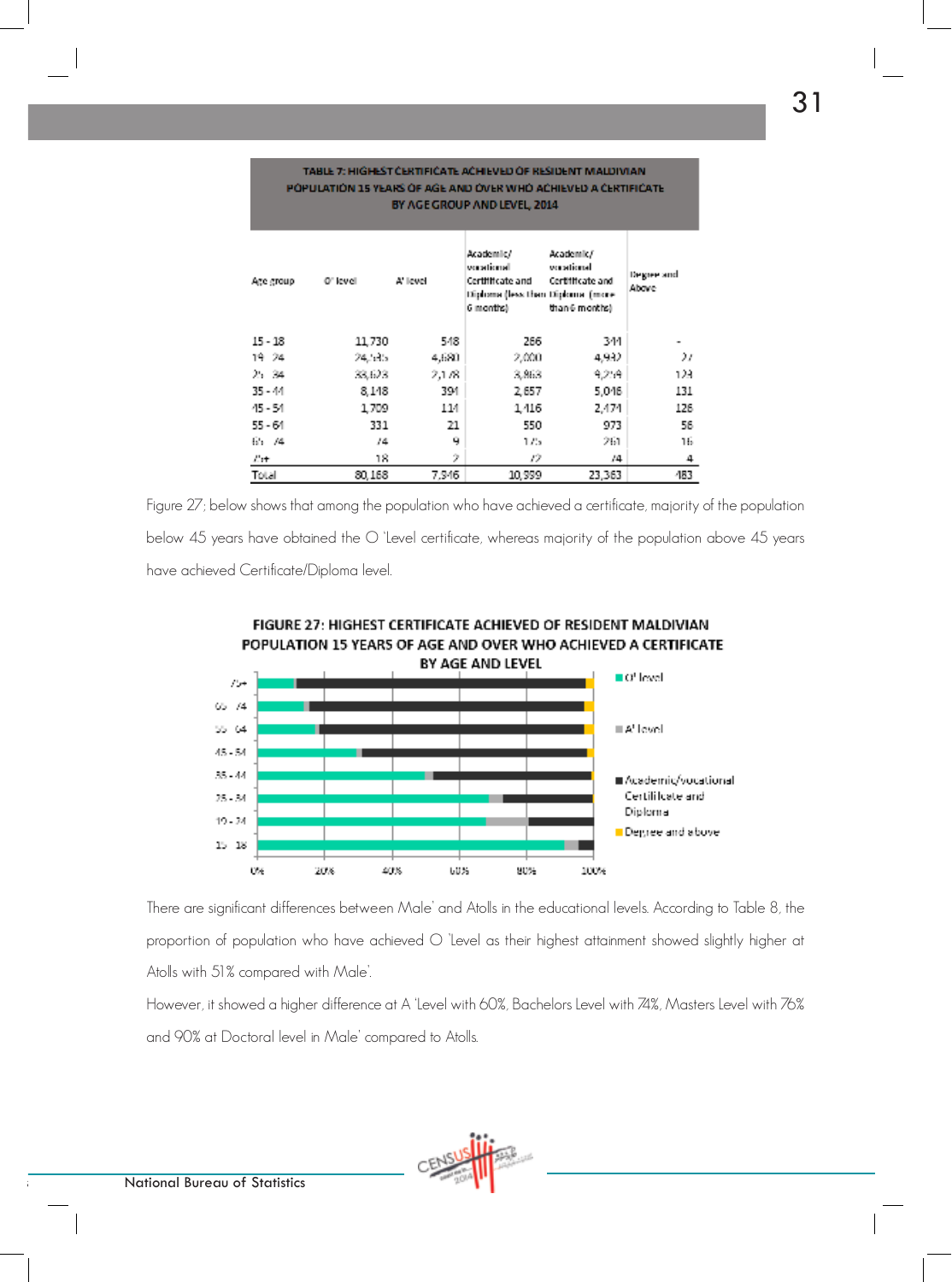| TABLE & HIGHEST EDUCATIONAL CERTIFICATE ACHIEVED BY                             |         |        |         |  |  |  |
|---------------------------------------------------------------------------------|---------|--------|---------|--|--|--|
| <b>RESIDENT MALDIVIAN POPULATION 15 YEARS OF AGE AND</b>                        |         |        |         |  |  |  |
| OVER WHO EVER ATTENDEDEDUCATION BY LOCALITY                                     |         |        |         |  |  |  |
| Male <sup>*</sup><br><b>Atolis</b><br><b>Republic</b><br><b>Education Level</b> |         |        |         |  |  |  |
| O'level                                                                         | 80,168  | 39,185 | 40,983  |  |  |  |
| A' level                                                                        | 7,946   | 4,737  | 3,209   |  |  |  |
| Diploma (Less than 6 months)                                                    | 10,999  | 5.574  | 5.425   |  |  |  |
| Diploma (More than 6 months)                                                    | 23,363  | 14,193 | 9,170   |  |  |  |
| First degree                                                                    | 320     | 237    | 83.     |  |  |  |
| Masters degree                                                                  | 143     | 108    | 35.     |  |  |  |
| PHD.                                                                            | 20      | 18.    | 7       |  |  |  |
| No Certificate                                                                  | 105,042 | 29,215 | 75,827  |  |  |  |
| <b>Not stated</b>                                                               | 5,319   | 1,792  | 3,527   |  |  |  |
| Total                                                                           | 233,320 | 95.059 | 138,261 |  |  |  |

Among the Atoll population 15 years and over who have achieved a certificate, majority with 80% had obtained O 'Level qualification, followed by Diploma level with 11% and 8% with A 'Level qualification. According to figure 28, within the Atolls also it shows that majority of the total population 15 years and above had attained the O 'Level qualification.



FIGURE 28: PERCENTAGE OF OF RESIDENT MALDIVIAN POPULATION 15 YEARS OF AGE AND OVER WHO HAD ACHIEVED A CERTIFICATE BY LEVEL AND LOCALITY, 2014

National Bureau of Statistics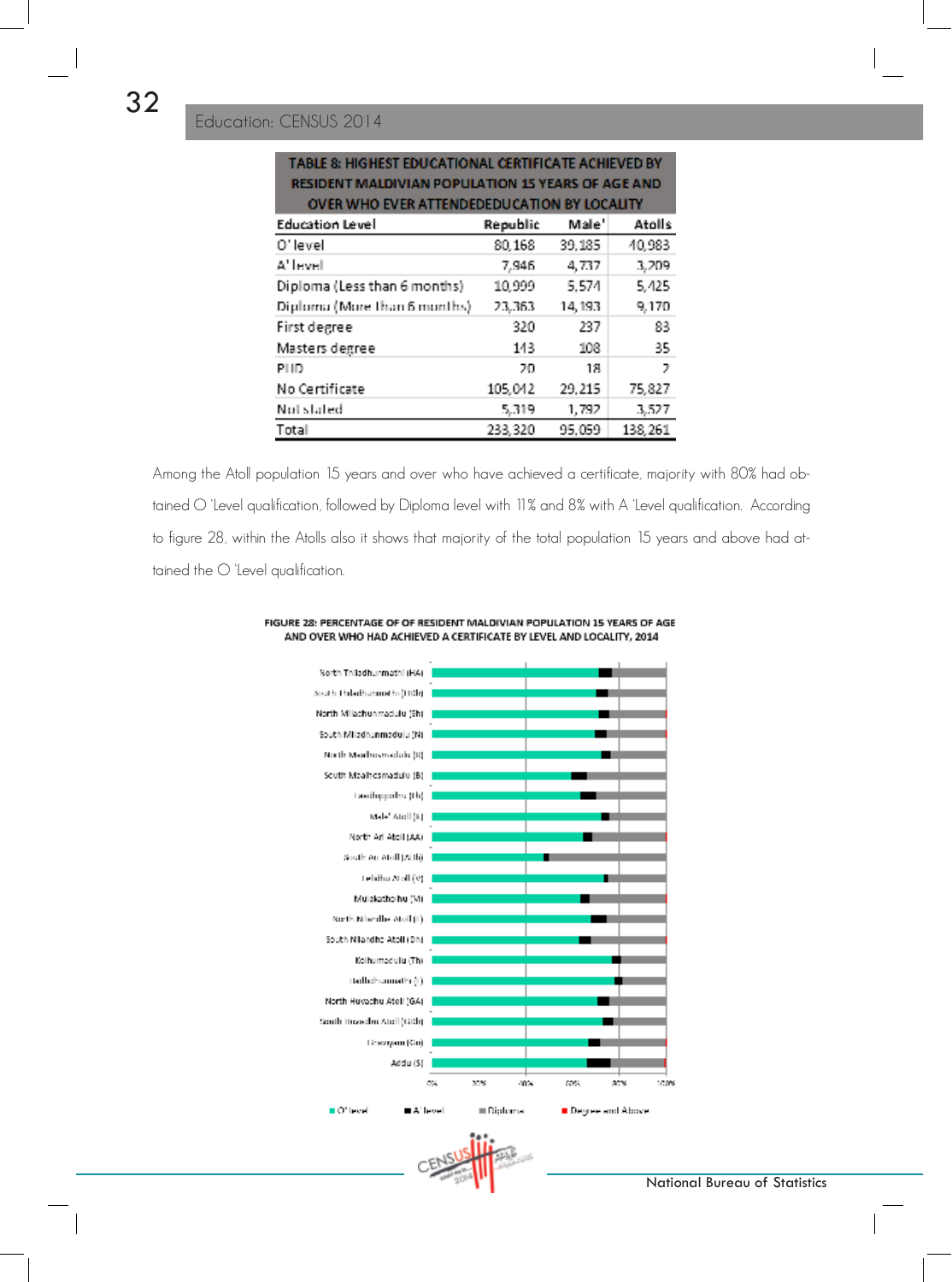Within the Atolls the population who has obtained tertiary level qualification was very low. It showed that only 0.20% had obtained a tertiary level certificate, of which 0.14% with First Degree, 0.06% with Master's Degree and only 0.003% with a PHD qualification.



FIGURE 29: HIGHEST CERTIFICATE ACHIEVED OF RESIDENT MALDIVIAN POPULATION 15 YEARS OF AGE AND OVER BY SEX AND LEVEL

As per Figure 29, among those with certified qualification showed similar distribution among the male and female upto the Diploma level and there on the gender gap widen showing male population advances in terms of achieving higher education certificate. For instance, the proportion males with Bachelor, Masters and Doctoral degree accounts for 71%, 75% and 70% respectively.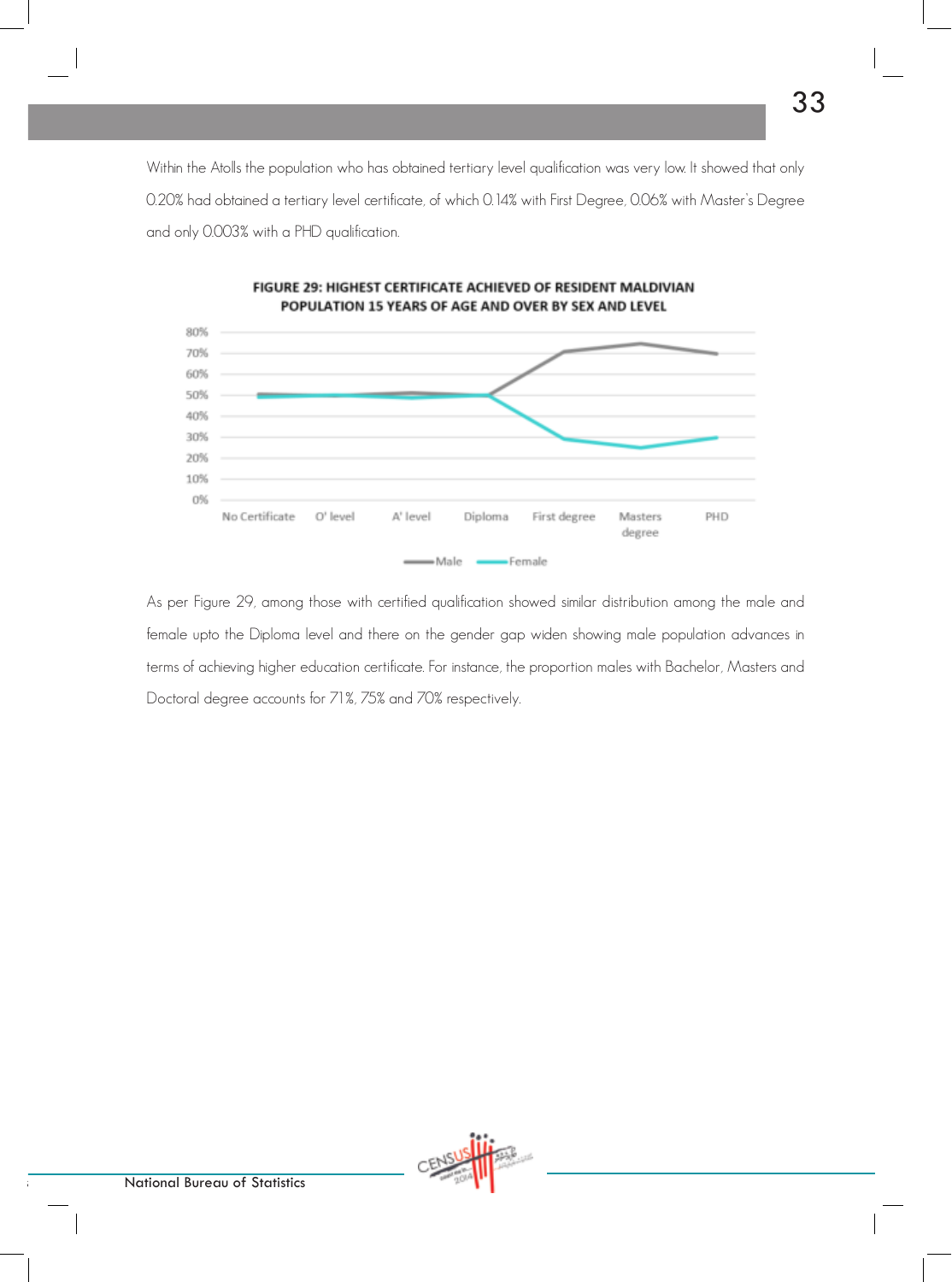34

## Education Status of the Resident Foreign Population

In Census 2014, 63,637 foreigners were enumerated as foreign residents in Maldives. The foreign population accounts for 16 percent of the resident population. Most of the foreign population are migrants for the purpose of employment to Maldives (temporary migrant workers, therefore their education status can vary across different level and skills required for different industries.

In Census 2014, literacy for the resident foreign population was determined by the person's ability to read and write, with understanding in their respective mother tongue. The literacy rate of the resident foreign population in their mother tongue was 84.2 percent.

The foreign resident population was also studied for their literacy in English language. The results showed that among the foreign resident population, 46.6% of the population aged 10 years above was literate in English.

The resident foreign population 5 years and above accounted for 63,010. Out of this, the majority 53,039 has attended school or a training institution in their life time. And the balance 9,971 has never attended a school or training institution.



FIGURE 30: EDUCATION STATUS OF THE RESIDENT FOREIGN POPULATION 5 YEARS OF AGE AND OVER

Elver Attended School/ Training Institution - ENever Attended School/ Training Institution

Differences in the educational status of foreigners by their residential locality were found, where one third of them resides in Male'. Out of the foreigners residing in Male', 85.5% has attended some form of educational institution, while 83.3% of the total residing in the atolls had some form of education.

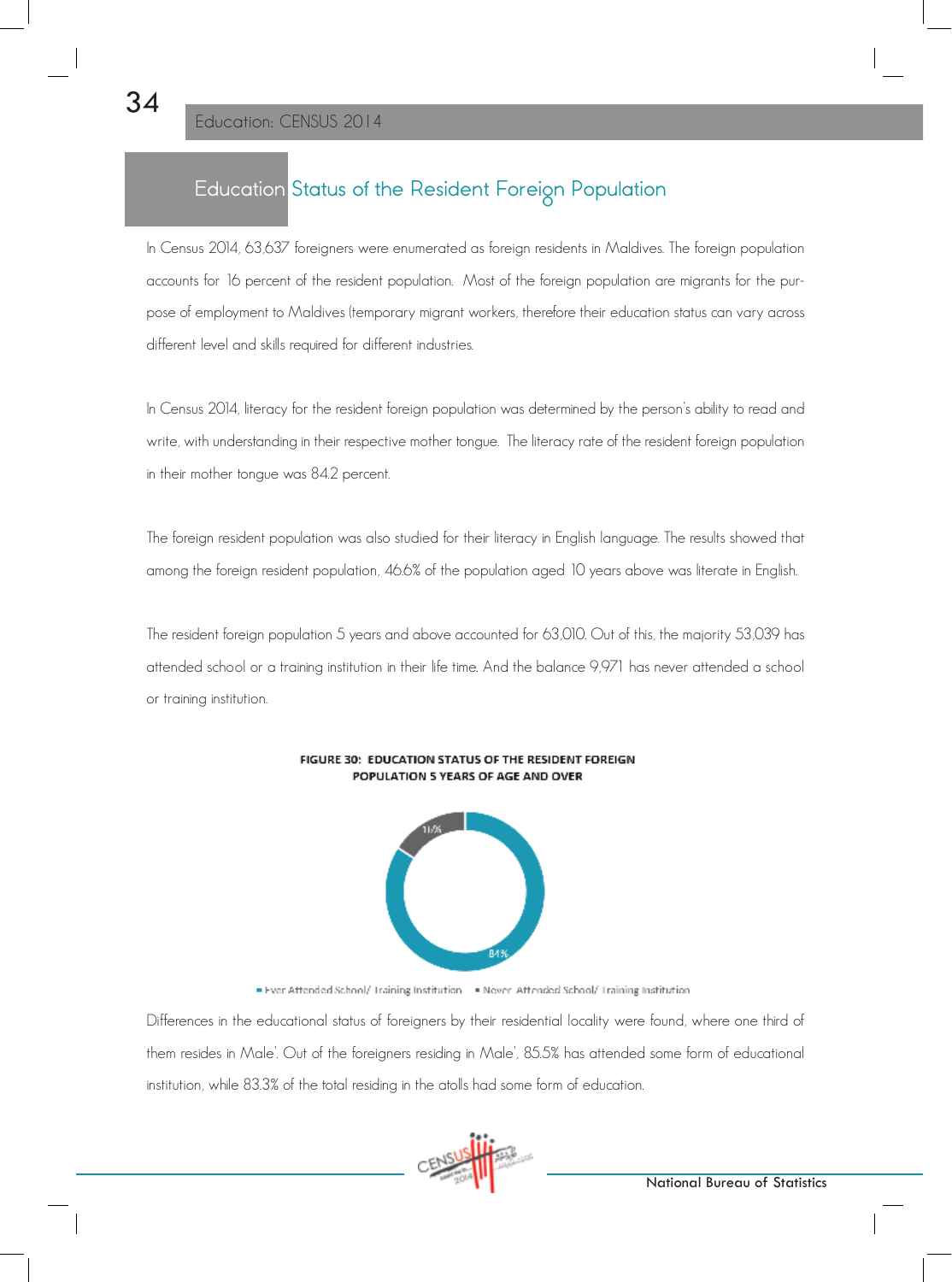

#### FIGURE 31: EDUCATION STATUS OF THE RESIDENT FOREIGN POPULATION 5 YEARS OF AGE AND OVER BY SEX

Looking into the resident foreign population 15 years and above, the overall education status of them was relatively low. Figure 32 below, shows that majority with 53% was who had not attained any certificate. This could be related to the bulk of population migrating for employment at unskilled jobs.

FIGURE 32: HIGHEST CERTIFICATE ACHIEVED OF RESIDENT FOREIGN



Figures 32; also shows that 18% of the total population 15 years and above had attained the O'Level qualification, followed by Diploma Level with 10%, Degree and above level with 9%, and 7% with A'Level.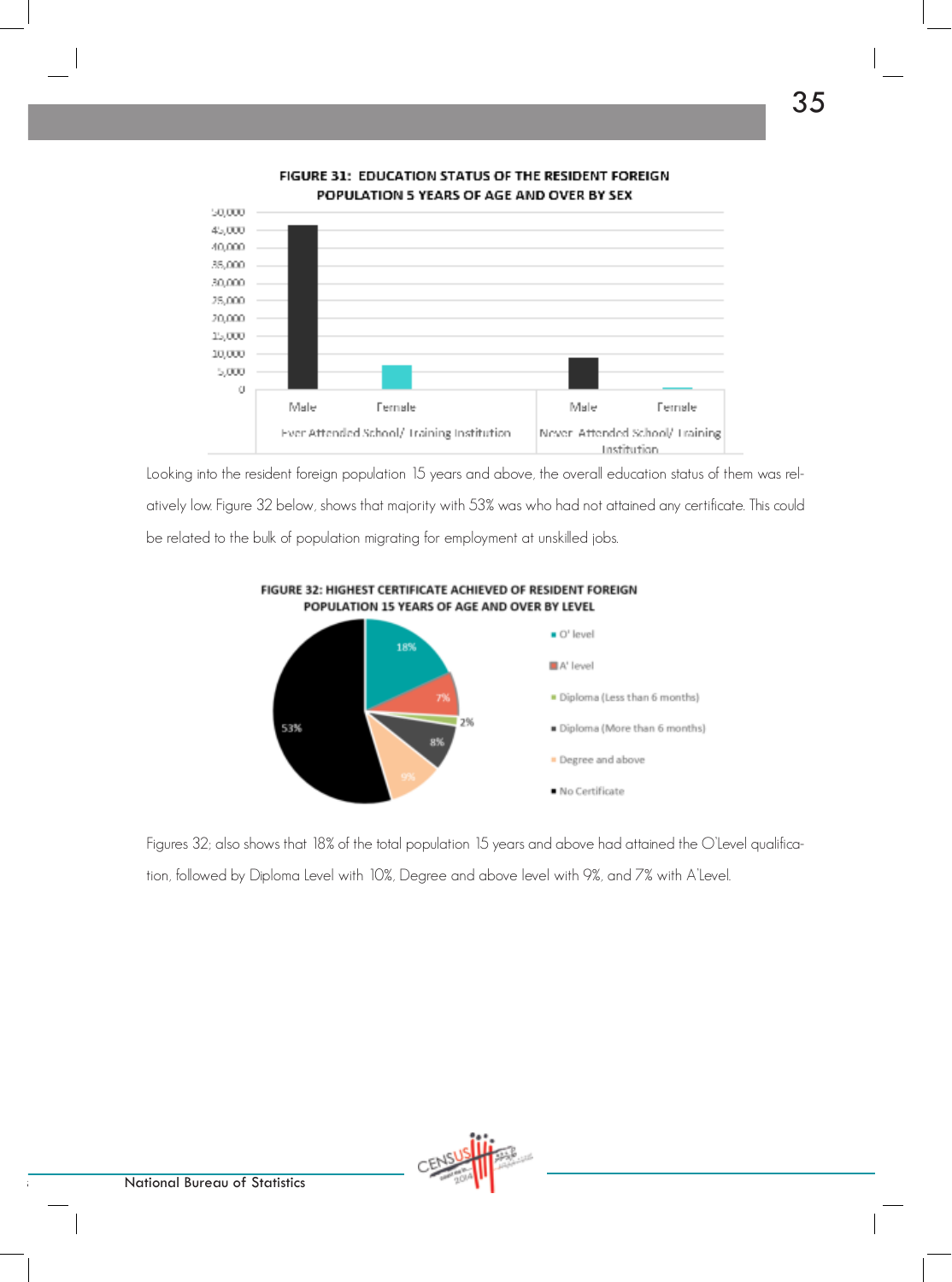$\frac{1}{2}$ 

Education: CENSUS 2014



 $\| \cdot \|$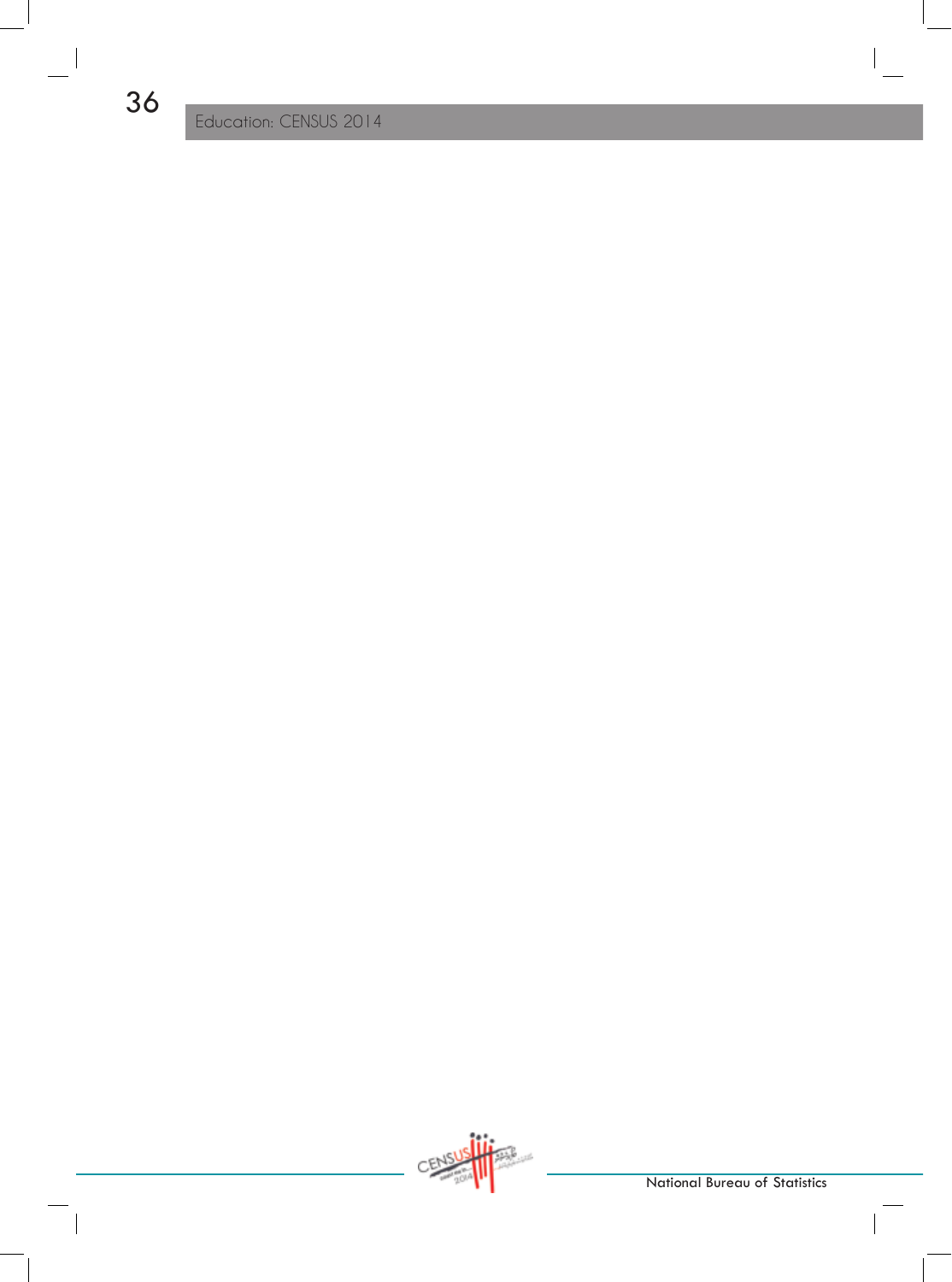$\overline{\phantom{a}}$ 

 $\| \cdot \|$ 

 $\overline{\phantom{a}}$ 

CENSUS

**Bally Book** 

 $\sim$   $\,$ 

 $\overline{\phantom{a}}$